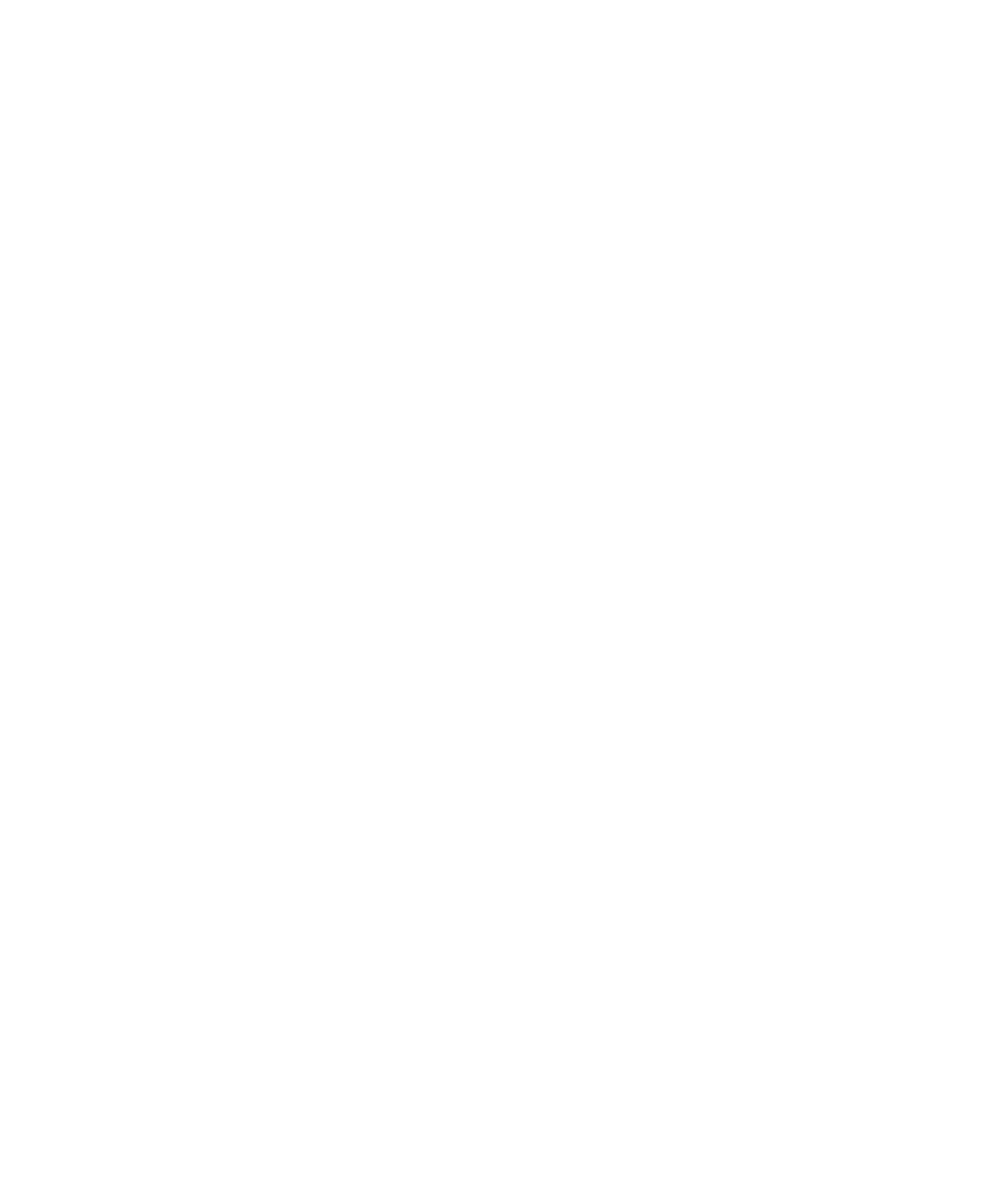

*Office of State Budget Director* 

Capitol Building, 700 Capitol Avenue Frankfort, Kentucky 40601

**Steven L. Beshear Governor** 

(502) 564-2611 or (502) 564-7300 FAX: (502) 564-7022 or (502) 564-6684 Internet: osbd.ky.gov

**Mary E. Lassiter State Budget Director** 

Governor's Office for Policy and Management Governor's Office for Economic Analysis Governor's Office for Policy Research

January 29, 2010

The Honorable Steven L. Beshear Governor Commonwealth of Kentucky State Capitol Building Frankfort, KY 40601

Dear Governor Beshear:

The attached Quarterly Economic and Revenue Report summarizes the revenue and economic statistics for the second quarter of Fiscal Year 2010 (FY10). It also includes an interim economic and revenue forecast for the last two quarters of FY10 and the first quarter of FY11.

General Fund receipts for the second quarter of FY10 totaled \$2,162.4 million, a decrease of 3.6 percent compared to the same period in FY09. Road Fund revenues totaled \$279.1 million, a decrease of 0.3 percent from the second quarter of FY09.

The interim General Fund forecast for the final two quarters of FY10 calls for a decrease of 1.5 percent compared to the same period one year ago, resulting in a projected decline of 3.1 percent for the entire fiscal year. The interim forecast for the Road Fund for the final two quarters of FY10 calls for an increase of 1.8 percent, resulting in a projected increase of 0.1 percent for the entire fiscal year.

Compared to the current official revenue estimates, the interim General Fund forecast for FY10 falls \$27.5 million short. For the Road Fund, the interim forecast is \$6.5 million less than the current official forecast.

We will continue to monitor the economic and fiscal conditions of the Commonwealth and will keep you apprised of developments.

Sincerely,<br>May E. Lassiter

Mary E. Lassiter State Budget Director

Attachment

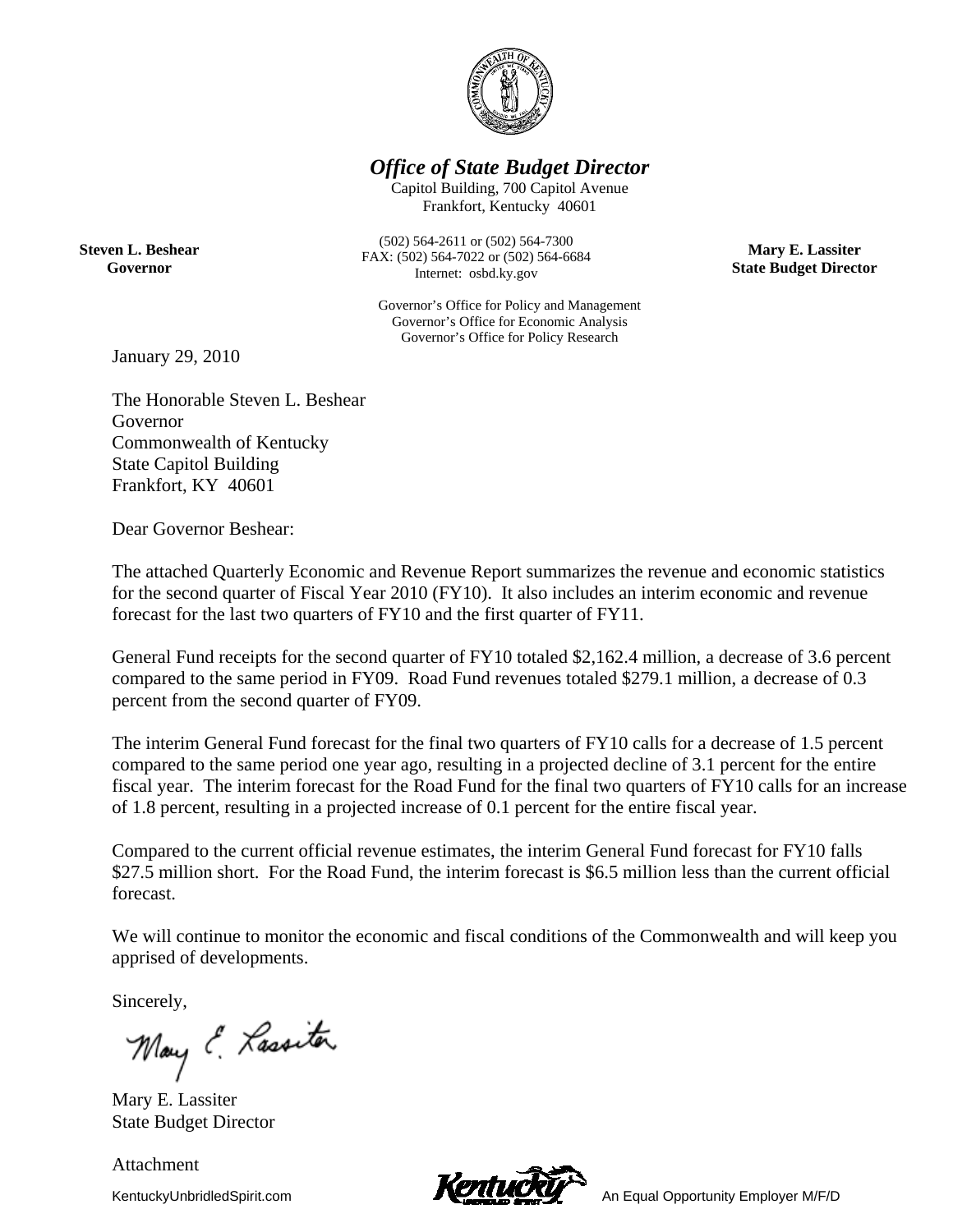## TABLE OF CONTENTS

| 3  Revenue Receipts - Second Quarter 2010 |  |
|-------------------------------------------|--|
|                                           |  |
|                                           |  |
|                                           |  |
|                                           |  |
|                                           |  |

19 ................. Appendix: Second Quarter 2010 Receipts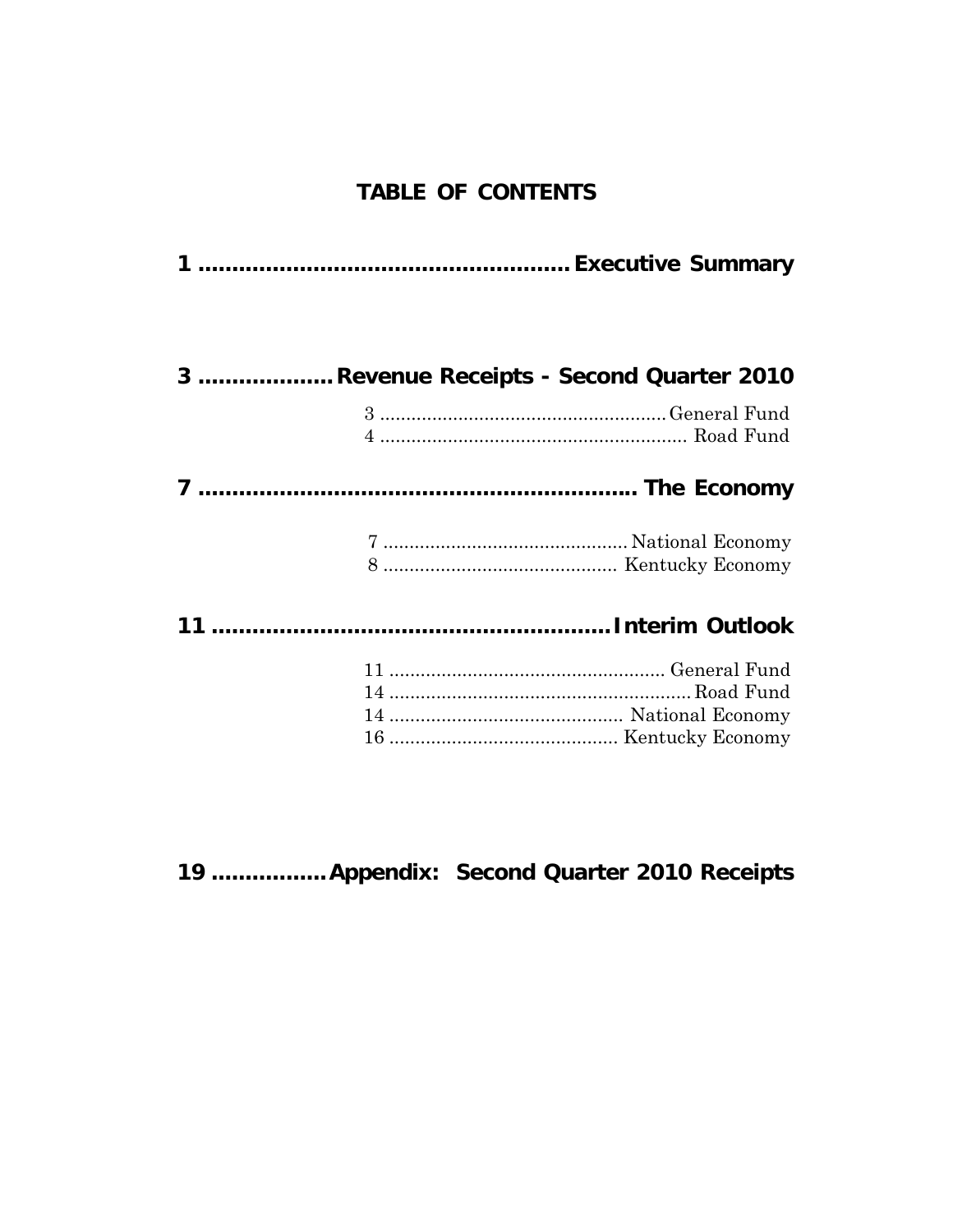

In accordance with KRS 48.400(2), the Office of State Budget Director has prepared a Quarterly Economic and Revenue Report for the second quarter of FY10. This report includes a current synopsis of the economic and fiscal conditions of the Commonwealth, as well as an outlook for the next three fiscal quarters which represent the final two quarters of FY10 and the first look at FY11.

General Fund receipts fell 3.6 percent in the second quarter of FY10, marking the fourth consecutive quarterly decline in the General Fund. For the year, the General Fund has declined 4.6 percent. Road Fund receipts were down marginally by 0.3 percent, a seventh consecutive quarterly decline. For the year, the Road Fund has declined 1.7 percent vis-à-vis the first half of FY09.

The major sources of weakness in the General Fund for the first half of FY10 were the income and sales taxes, which together comprise approximately three-quarters of the General Fund revenues. Individual income tax receipts plummeted 7.7 percent while the sales tax suffered a 5.6 percent setback. Due to timing, most of the income tax payments received in the first half of FY10 were payroll taxes collected through withholding. The large rate of decline is directly attributable to fewer employed persons and anemic wage growth for those continuing their work service. The story is largely the same for the Kentucky sales tax. The cumulative loss of employment in Kentucky since the recession began has taken an exacting toll on sales tax collections. Counterbalancing occurred as tobacco taxes grew on the strength of the rate increase which took effect in April, but the magnitude was not enough to preserve positive growth in the second quarter.

After almost two entire years of weakness, the Road Fund performance was encouraging despite falling 1.7 percent the first half of FY10. Through December, the Road Fund has collected \$581.7 million in revenues, of which 84 percent is derived from the two largest revenue sources: the motor fuels and motor vehicle usage accounts. While neither tax is posting considerable growth, the months of double-digit declines have subsided. Motor fuels are up 1.6 percent year-to-date and better growth is projected for the second half of the fiscal year. Motor vehicle usage is down 4.5 percent year-to-date but the second quarter showed considerable improvement over the first quarter's 6.3 percent rate of decline.

The remainder of this executive summary will concentrate on the highlights of the outlook portion of this report. Projected General Fund revenues for the next three quarters are shown in Table 5. The revenue outlook presented in this report is slightly lower than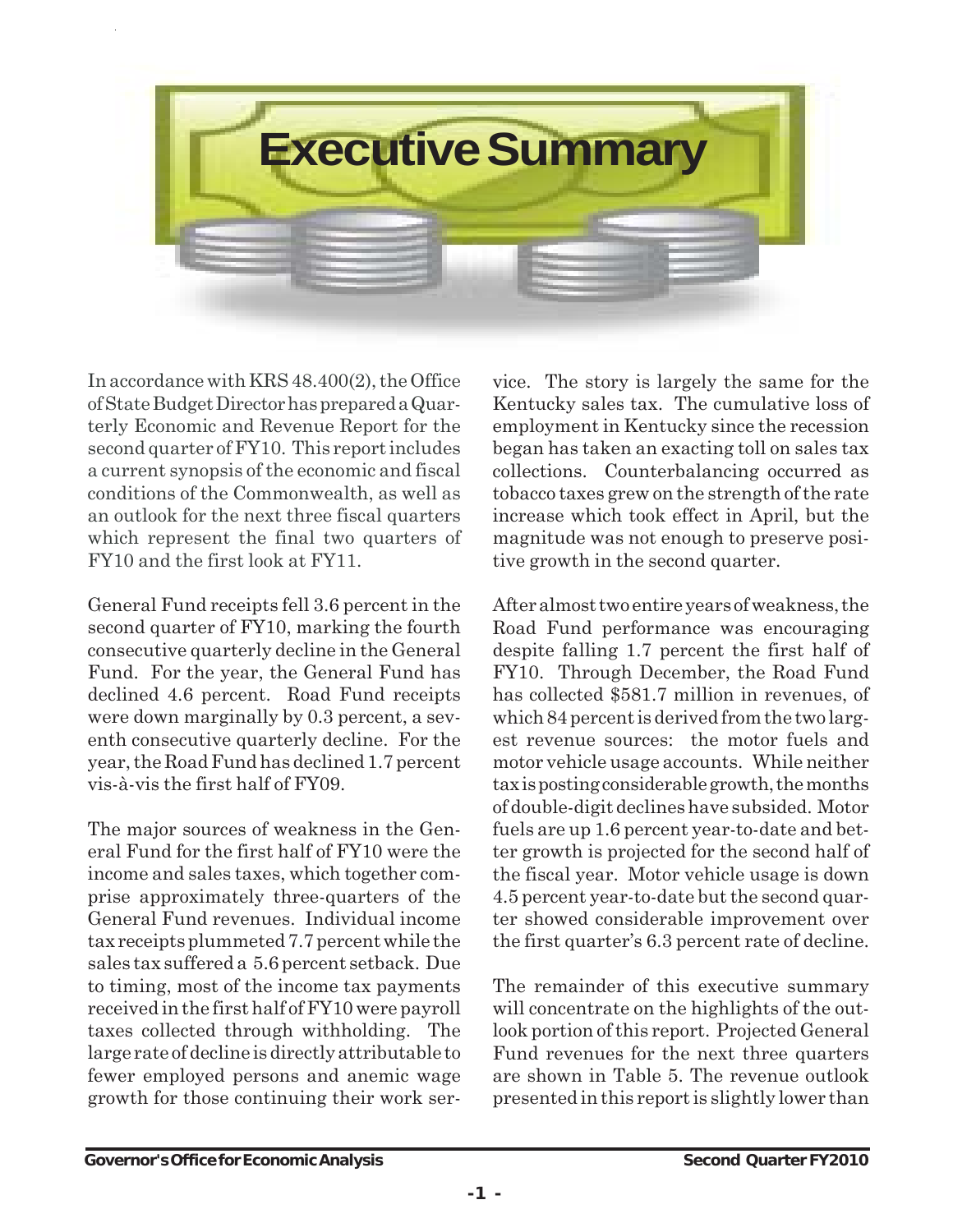the official estimates rendered by the Consensus Forecasting Group (hereafter CFG) on December 21, 2009 for the present current fiscal year. The standing *official* estimate for the General Fund for FY10 is \$8,196.0 million, which would produce a rate of decline of 2.7 percent compared to FY09 revenues. The unofficial interim estimates prepared for this report call for FY10 General Fund revenues to total \$8,168.5 million, an estimate \$27.5 million below the *official* CFG estimate for FY10.

A similar interim estimate was also prepared for the Kentucky Road Fund. Using the latest available information, Road Fund revenues are expected to reach an unofficial interim estimate of \$1,192.6 million. The standing *official* estimate for the Road Fund in FY10 is \$1,199.1 million. Comparing the two estimates, the latest interim estimate is \$6.5 million below the *official* estimate.

Despite the lack of momentum on the revenue side of the ledger, Kentucky should begin to feel some improvement in the national economy over the short term, with a possible lag or delay. Kentucky entered the 2007 recession later than most other states due in part to export demand and a strong coal economy which held up well into FY09. Similarly, we expect a slight delay in the recovery stage, although the export-led recovery should boost Kentucky's significant manufacturing sector.

Kentucky personal income is projected to grow 5.5 percent in the next two quarters followed by 6.3 percent growth in the first quarter of FY11. Both figures compare favorably to their U.S. counterparts. The corresponding growth rates in the national economy are 3.3 percent and 4.3 percent respectively. Kentucky wages and salary income, a bell-weather indicator for many state tax variables, is expected to show much weaker growth, with expected growth of 1.8 percent growth in the final two quarters of FY10, followed by 2.7 percent growth in the first quarter of FY11.

By the first quarter of FY11, employment declines are projected to turn into employment increases at the national level and a formation of the bottom in the Kentucky employment market. Therefore, the lag of the employment recovery phase of the Kentucky economy appears to be limited to a onequarter delay behind U.S. employment. If these trends continue, then the economic growth projected by the CFG in December 2009 should come to pass.

In comparison to the November outlook, which was the basis for the official FY10 consensus revenue estimates, both the employment and personal income projections have improved marginally. Caution is still the order of the day, however, when making projections during a turning point.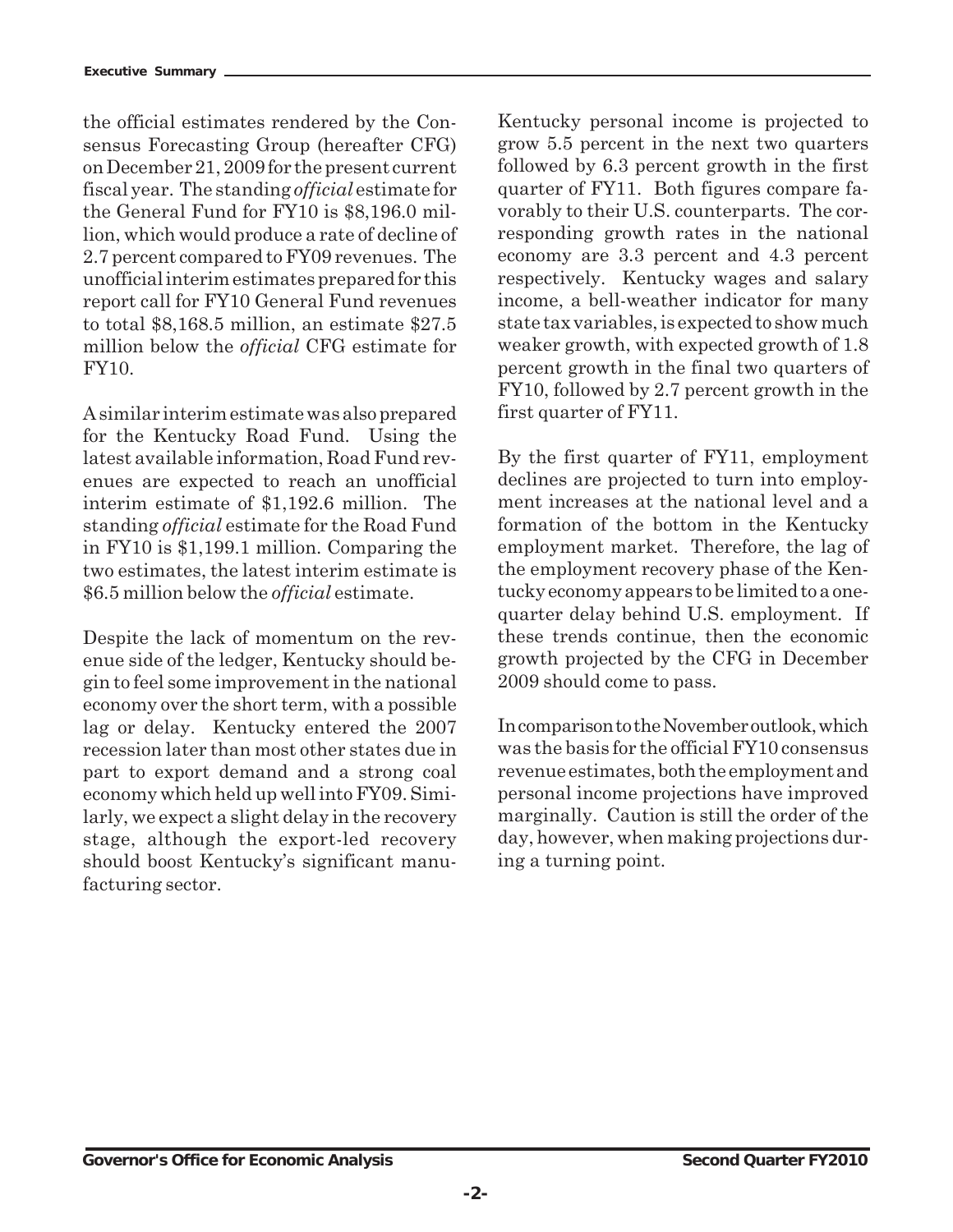

#### **GENERAL FUND**

Revenue collections fell 3.6 percent, or \$81.0 million, in the second quarter of FY10 which is an improvement over the 5.6 percent decline in the first quarter of the year. Through the first two quarters of the fiscal year, receipts have fallen 4.6 percent. The revenue declines are attributable to weak economic conditions that have prevailed since the start of the current recession in December 2007.

Second quarter losses were driven primarily by declines in sales and use, individual and corporation income, and coal severance tax receipts. Those revenue sources accounted for a decline of \$134.1 million in the second quarter. Offsetting those losses were significant gains in property and cigarette tax collections. Receipts in the second quarter totaled \$2,162.4 million compared to \$2,243.4 million received in the second quarter of FY09. The resulting growth rate was -3.6 percent, and compares to a growth rate of 3.1 percent for the same quarter last year. Collections in the major revenue categories are shown in summary form in Table 1. Detailed information on these and other accounts is available in the Appendix.

Variations in the quarterly receipts are often affected by differences in the timing of payments into revenue accounts. While timing differences were not as prevalent as in the

| Table 1<br><b>Summary General Fund Receipts</b><br><b>Second Quarter, FY10</b><br>$(mil \$ |             |             |              |             |  |  |  |  |
|--------------------------------------------------------------------------------------------|-------------|-------------|--------------|-------------|--|--|--|--|
|                                                                                            |             |             | <b>Diff</b>  | <b>Diff</b> |  |  |  |  |
|                                                                                            | <b>FY10</b> | <b>FY09</b> | $\mathbf{B}$ | <u>(%)</u>  |  |  |  |  |
| Sales and Use                                                                              | 690.9       | 716.3       | $-25.4$      | $-3.5$      |  |  |  |  |
| Individual Income                                                                          | 788.4       | 859.6       | $-71.2$      | $-8.3$      |  |  |  |  |
| Corp Income                                                                                | 55.4        | 82.3        | $-26.9$      | $-32.7$     |  |  |  |  |
| <b>LLET</b>                                                                                | 36.1        | 30.2        | 5.9          | 19.6        |  |  |  |  |
| l Coal Severance                                                                           | 65.0        | 75.5        | $-10.6$      | $-14.0$     |  |  |  |  |
| <b>Cigarette Taxes</b>                                                                     | 67.3        | 39.6        | 27.7         | 70.0        |  |  |  |  |
| Property                                                                                   | 275.8       | 255.5       | 20.4         | 8.0         |  |  |  |  |
| Lottery                                                                                    | 49.0        | 48.5        | 0.5          | 1.0         |  |  |  |  |
| Other                                                                                      | 134.4       | 136.0       | -1.6         | -1.1        |  |  |  |  |
| <b>TOTAL</b><br>-81.0<br>2,162.4<br>2,243.4<br>-3.6                                        |             |             |              |             |  |  |  |  |

past, property tax receipts continue to record fluctuations because of these differences.

Total sales and use tax receipts for the quarter were \$690.9 million, compared to \$716.3 million in the second quarter of FY09. The 3.5 percent decline is weaker than the 0.2 percent fall in the second quarter of last year. Yearto-date, sales tax receipts have fallen 5.6 percent.

Individual income tax posted receipts of \$788.4 million, compared to last year's second-quarter receipts of \$859.6 million. The resulting growth rate was -8.3 percent, and compares to a growth rate of 7.7 percent for the second quarter of last year. All four components of this tax declined compared to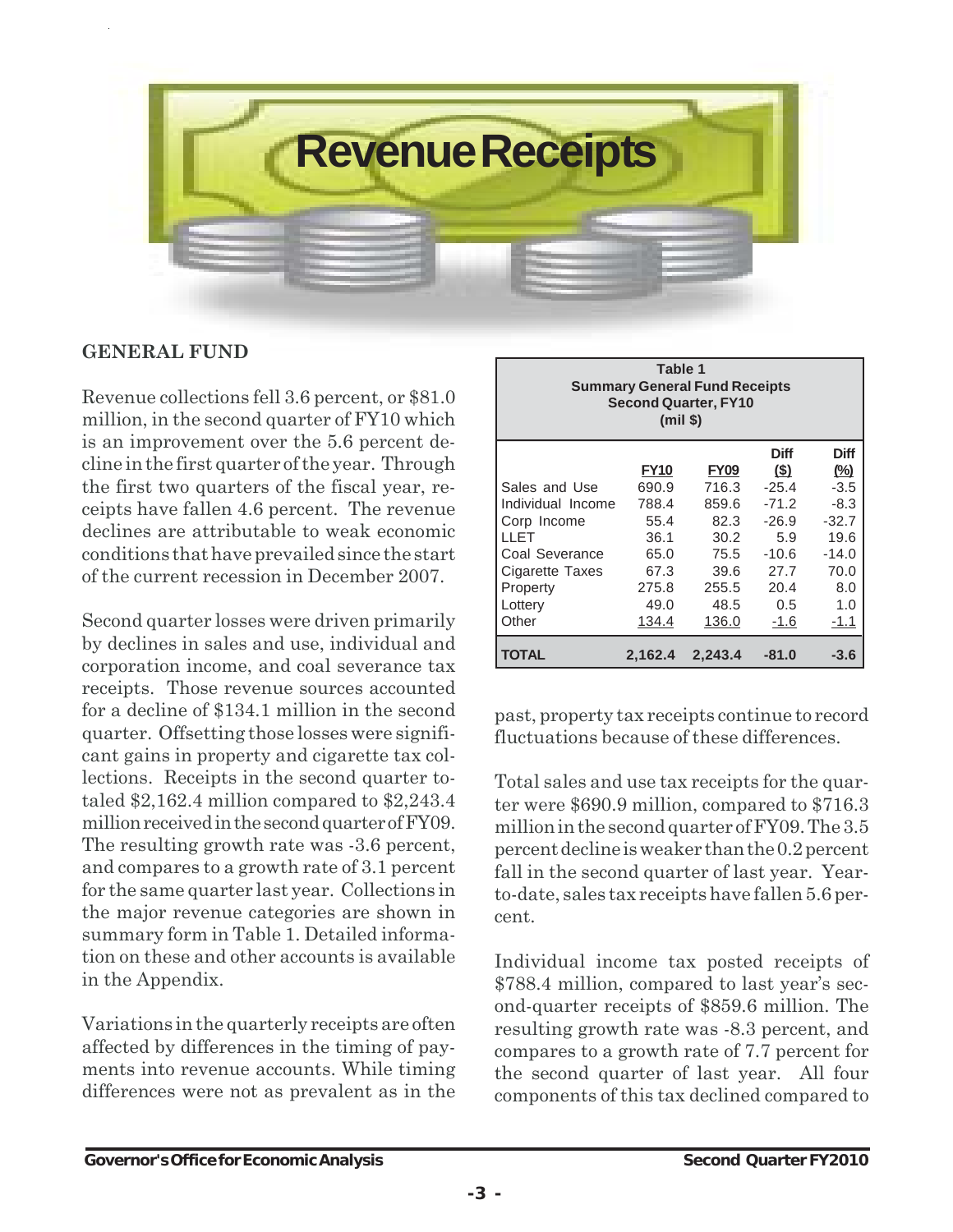the same time frame last year. Particularly weak were the withholding receipts and declaration payments.

Combined corporation income and limited liability entity tax (LLET) receipts were down in the second quarter of the fiscal year. Revenues of \$91.5 million were 18.7 percent lower than year-earlier figures of \$112.5 million.

Coal severance tax revenue continued to decline in the second quarter, with receipts down 14.0 percent. Collections of \$65.0 million compare to the FY09 second quarter total of \$75.5 million. Tax receipts in the second quarter of FY09 rose by 31.5 percent. Through the first six months of FY10, receipts are off 11.1 percent.

Cigarette tax receipts of \$67.3 million in the second quarter of FY10 rose significantly over last year's total of \$39.6 million due to a doubling of the tax rate from 30 cents per pack to 60 cents per pack. The \$27.7 million increase amounted to a 70.0 percent growth rate.

Second-quarter property tax receipts posted revenues that were \$20.4 million more than the second quarter of FY09. The difference is due mainly to timing issues. FY10 secondquarter receipts of \$275.8 million compare with \$255.5 million from the second quarter of FY09.

Lottery receipts were \$49.0 million, which were 1.0 percent above last year's secondquarter total of \$48.5 million.

The "all other" category, which represents the remaining accounts of the General Fund, declined 1.1 percent in the second quarter. Second quarter receipts for FY10 were \$134.4 million and compare to \$136.0 million in FY09.



### **ROAD FUND**

The Road Fund reported a decline of 0.3 percent in the second quarter of FY10. Receipts totaled \$279.1 million and compare to \$280.1 million from the second quarter of last year. Summary data are contained in Table 2 and detailed data are shown in the Appendix.

Motor fuels tax receipts grew at a rate of 0.6 percent during the second quarter due to the formula-driven increase in the tax rate tied to the price of gasoline. Most of those gains were offset due to a decrease in demand for motor fuels. Receipts were \$158.6 million and compare to \$157.7 million collected during the second quarter of last year.

Motor vehicle usage tax showed signs of stabilizing in the second quarter, with receipts falling only 2.0 percent. Receipts during the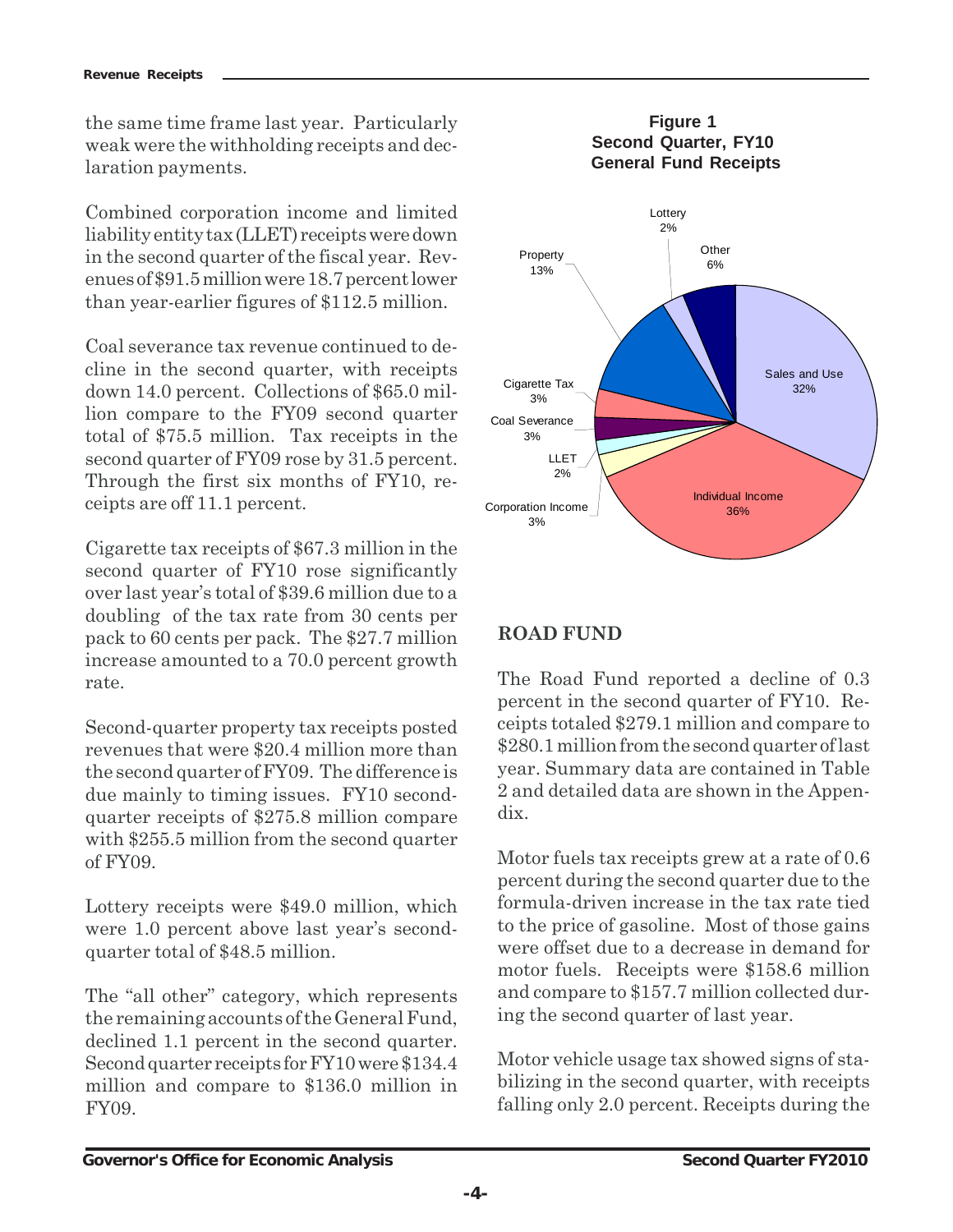second quarter of FY10 totaled \$72.3 million and compare to \$73.8 million collected during the same period last year.

Weight distance tax receipts of \$17.9 million represent a 10.4 percent decrease compared to receipts of \$20.0 million during the second quarter of FY09.

Investment receipts of \$1.0 million were down 54.7 percent over the total collected in the second quarter of FY09.

The remainder of the accounts in the Road Fund combined for an increase of 28.4 percent from a year earlier. In the "other" category, revenues of \$9.2 million compare to \$7.2 million in the second quarter of FY09.

| second quarter of FY10 totaled \$72.3 million<br>and compare to \$73.8 million collected during<br>the same period last year.    | Table 2<br><b>Summary Road Fund Receipts</b><br><b>Second Quarter, FY10</b><br>$(mil \$ |                                      |                                   |                                              |                                            |
|----------------------------------------------------------------------------------------------------------------------------------|-----------------------------------------------------------------------------------------|--------------------------------------|-----------------------------------|----------------------------------------------|--------------------------------------------|
| Motor vehicle license tax receipts increased<br>5.4 percent in the second quarter of FY10 to<br>$$16.2$ million.                 | Motor Fuels<br>Motor Vehicle Usage<br>Motor Vehicle License                             | <b>FY10</b><br>158.6<br>72.3<br>16.2 | <b>FY09</b><br>157.7<br>73.8      | <b>Diff</b><br>$\mathbf{D}$<br>0.9<br>$-1.5$ | <b>Diff</b><br><u>(%)</u><br>0.6<br>$-2.0$ |
| Motor vehicle operators license tax receipts<br>were \$3.8 million in the second quarter of<br>FY10, an increase of 2.5 percent. | Motor Vehicle Operators<br>Weight Distance<br>Investment Income<br>Other                | 3.8<br>17.9<br>1.0<br>9.2            | 15.4<br>3.7<br>20.0<br>2.3<br>7.2 | 0.8<br>0.1<br>$-2.1$<br>$-1.2$<br>2.0        | 5.4<br>2.5<br>$-10.4$<br>$-54.7$<br>28.4   |
| $\mathbf{1}$<br>$\cdot$ $\cdot$ $\cdot$ $\cdot$ $\cdot$ $\cdot$ $\cdot$ $\cdot$                                                  | <b>TOTAL</b>                                                                            | 279.1                                | 280.1                             | $-1.0$                                       | $-0.3$                                     |



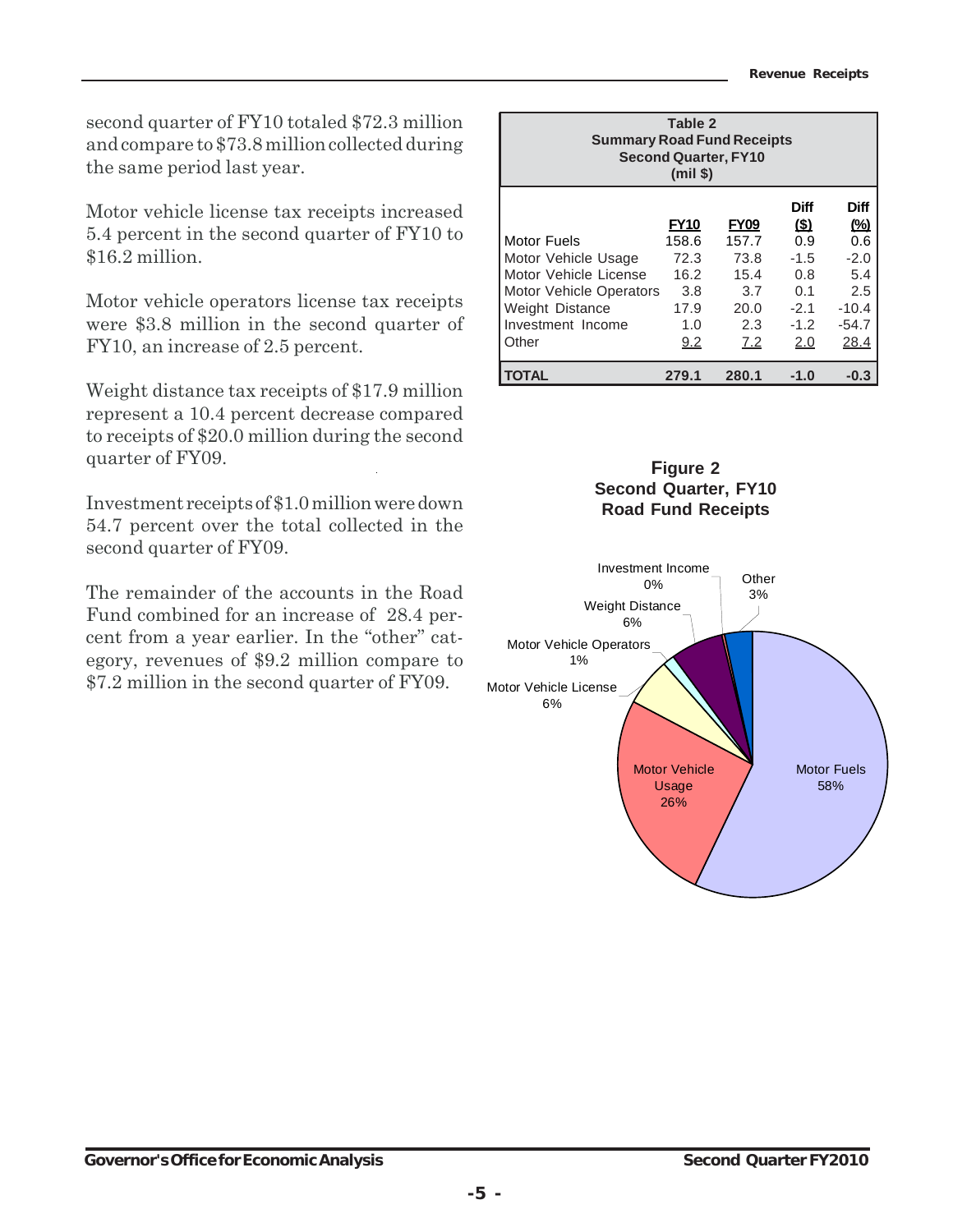This page intentionally left blank.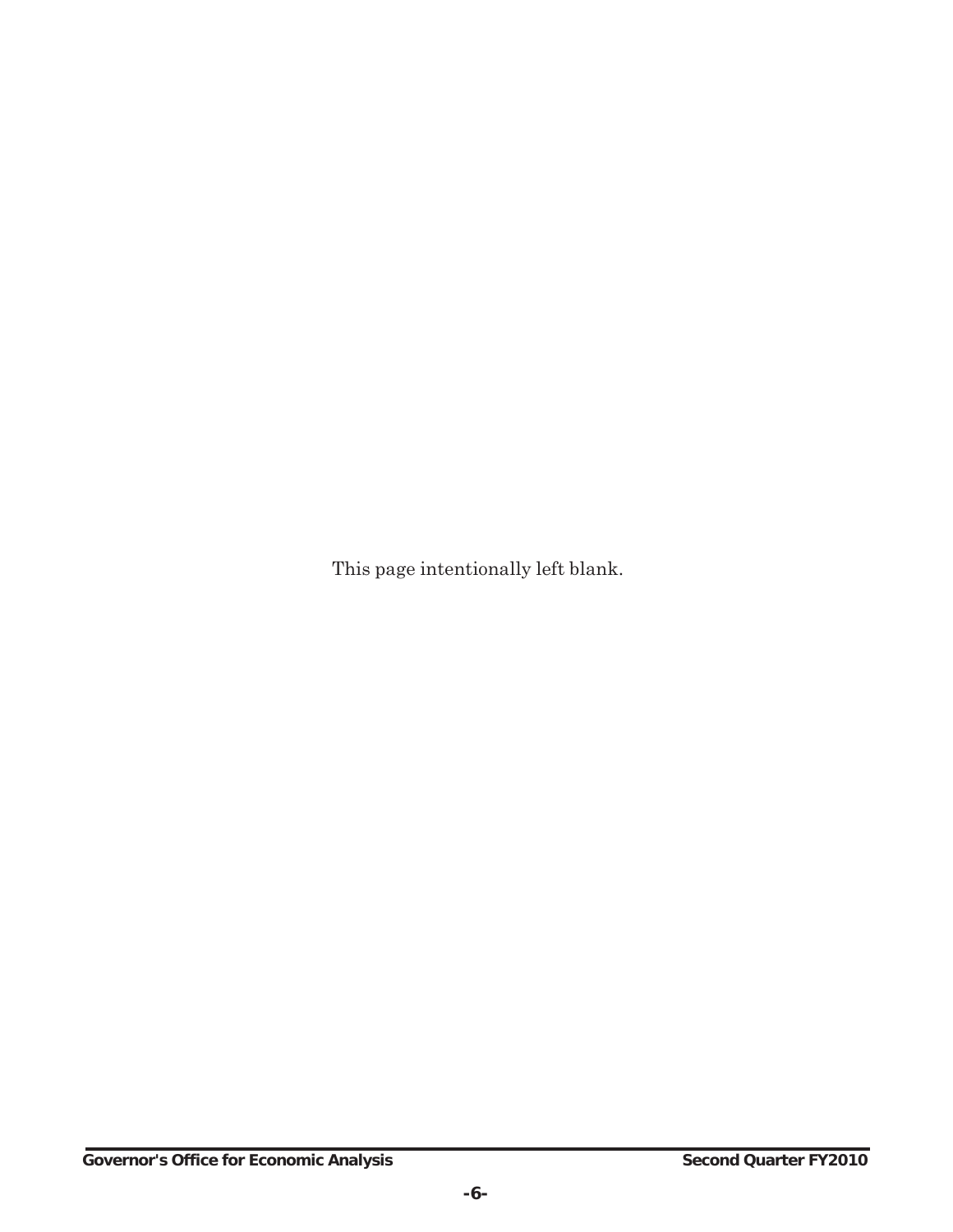

#### **NATIONAL ECONOMY**

Despite some improvement in several key national indicators, the National Bureau of Economic Research, the entity which identifies the official turning points in the national economy has not officially dated the end of the recession. The recession officially started in December of 2007 and as of January 19, 2010 the turning point signaling expansion has not yet been determined. Real Gross Domestic Product (GDP) declined in all four quarters of FY09. Real GDP rose by 0.6 percent in the first quarter of FY10 over the fourth quarter of FY09. It is estimated that the second quarter of FY10 will grow by 1.3 percent over the first quarter of FY10. The adjacent quarter growth rates provided above are meaningful and appropriate given that real GDP data are seasonally adjusted. However, adjacent quarter growth rates do miss two things: non-seasonal cyclical patterns and attention to historical perspective. It is for these reasons that growth rates compared to the same quarter of the previous year are often published in newspaper outlets and on the Bureau of Economic Analysis' website. The growth rates for the last five quarters compared to the previous year were: -1.9, -3.3, -3.8, -2.6, and -0.04 respectively.

Real GDP data in the national accounts are provided in three estimates. As more data is collected the first estimate (or preliminary estimate) is replaced by the second estimate (or revised estimate). And finally, the second estimate is replaced by the third estimate (or final estimate). The three first quarter real GDP figures of 3.5 percent, 2.8 percent and 2.3 percent respectively were revised down sharply on both occasions. The third estimate was revised down based in large part to downward revisions to non-residential fixed investment.

Gross Domestic Product is composed of five components: consumption, investment, government expenditures, exports and imports. While growth in real GDP was essentially flat in the second quarter, the components still contained considerable variation. Real consumption increased by \$96.6 billion, or 1.1 percent in the second quarter of FY10. The largest mover in absolute and percentage terms was real investment, which declined by \$260.3 billion, or 14.0 percent. Real government expenditures increased by \$41.0 billion, or 1.6 percent. And finally, imports declined by \$149.8 billion, or 7.3 percent.

Government expenditures as a share of real GDP fell in the second quarter to 19.7 percent of national income. Preceding this decline were 10 consecutive quarterly increases in the share of government expenditures to national income. It is not uncommon for government expenditures to surge during and following recessions, as transfer payments (unemploy-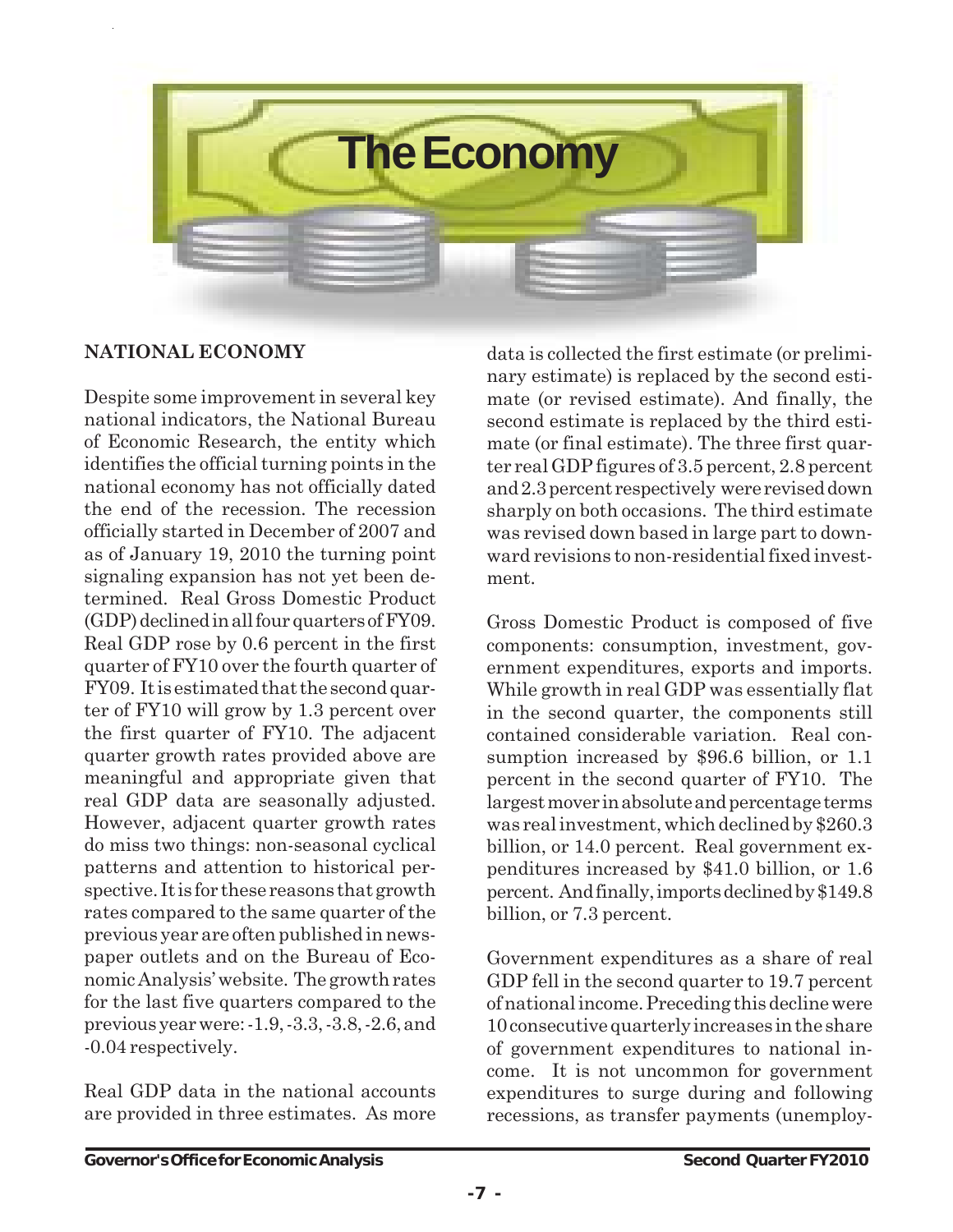ment insurance claims, food stamps, etc.) increase. The same 'peak' of government expenditure share, 19.9 percent, which occurred in this first quarter of FY10 also occurred in the second and fourth quarters of FY03 on the heels of the 2001 recession.

The trade deficit shrank slightly in the second quarter over the first quarter, as exports rose at a slightly faster rate than imports. The trade deficit, once \$756.4 billion in the first quarter of FY07, is now about half that at \$349.4 billion. Large declines in U.S. imports, as result of the recession's impact on incomes, was the primary reason for this difference.

Following three consecutive quarterly declines, U.S. personal income is finally starting to improve. In the second quarter of FY10, U.S. personal income increased by 0.9 percent over the first quarter, but is still down 0.3 percent over last year at this time. Part of this rise is due to the recent increases in inflation, which is measured as the change in the Consumer Price Index (CPI). In the second quarter of FY09, the CPI fell by 2.2 percent, the sharpest single quarter drop in over a decade. It was a low hurdle, but the CPI rose by 0.8 percent in the second quarter of FY10.

The civilian labor force declined by 0.5 percent or by 800,000 workers in the second quarter compared to the second quarter of FY09. Some of this decline is the result of discouraged workers; those workers who have been unemployed for a long period of time, cannot find acceptable employment and have decided to stop looking for work entirely. Nonfarm employment has declined for the eighth consecutive quarter, with a decline of 0.2 percent, which is now 3.5 percent below a year ago. The losses were small to moderate and

widespread across nearly every employment sector.

### **KENTUCKY ECONOMY**

Kentucky personal income fell during most of FY09. But a recent surge is bringing it back above its fourth quarter of FY08 peak. Kentucky personal income rose by 3.2 percent over the first quarter of FY10. It is now 1.1 percent above its second quarter FY09 level.

Wages and salary income, which makes up approximately 53 percent of Kentucky personal income, fell sharply in the second half of FY09. It has only recently turned around. Wages and salary growth was positive but shallow for the last three quarters. It remains 2.4 percent below its second quarter FY09 level.

Kentucky non-farm employment fell for the eighth consecutive quarter, with a 0.3 percent loss in the most recent quarter. Peak to trough losses are now at 107,900 jobs, which represents a 5.8 percent drop in total employment. It is not yet clear whether the bottom has been reached in total employment, although the losses have become progressively smaller for the last three quarters.

Most Kentucky employment sectors lost jobs in the second quarter. The largest absolute loser of jobs was in the manufacturing sector, which lost 27,800 seasonally adjusted jobs, or 11.8 percent compared to the previous year. The largest percentage loser was the construction sector, which lost 15,600 seasonally adjusted jobs, or 19.0 percent compared to the previous year. The service sectors netted a 2.4 percent decline with the trade transportation and utilites sector losing the most jobs. Educational services and other services showed small increases in employment.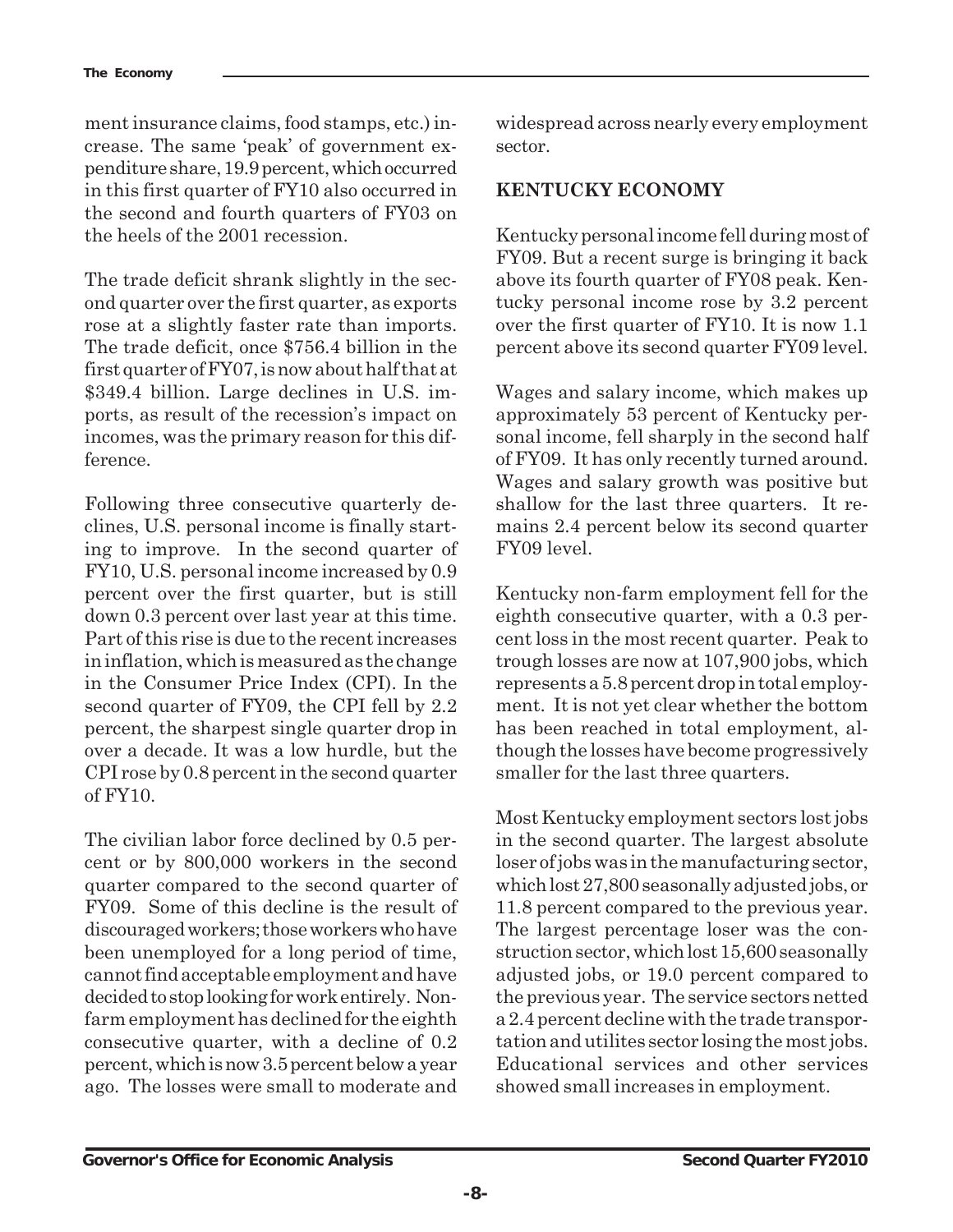ably in both absolute and percentage terms. services employment contains a long-term The recent peak to trough losses in the Kentucky employment sectors varied consider-The Kentucky manufacturing sector lost 54,600 seasonally adjusted jobs since the second quarter of FY06, which is the largest absolute number of jobs lost in any one sector. That is a 20.8 percent net decline. Kentucky construction employment lost the most jobs as a percent with 19,900 seasonally adjusted jobs lost since second quarter of FY08, a 23.1 percent net decline. Kentucky employment in the trade, transportation and utilities sector also experienced substantial declines losing 25,500 seasonally adjusted jobs, or 6.6 percent, since the fourth quarter of FY07. Education and health services em-

ployment has experienced moderate increases throughout the 2007 recession period. Other services employment contains a long-term downward trend. During FY09, other services employment fell marketedly due to the recession. It has now grown for three consecutive quarters and regained all the losses from its brief downturn.

Kentucky government employment peaked in the first quarter of FY08 with 325,000 seasonally adjusted jobs. Government employment has trended down for the last 10 quarters, falling to 319,200 jobs in the second quarter of FY10. The second quarter rose slightly over the first quarter, but is still down 0.1 percent over the previous year.

| <b>Second Quarters of FY09 &amp; FY10</b>  |             |                       |          |                     |  |  |  |
|--------------------------------------------|-------------|-----------------------|----------|---------------------|--|--|--|
|                                            |             | <b>Second Quarter</b> |          |                     |  |  |  |
|                                            | <b>FY10</b> | <b>FY09</b>           | Chg      | $\overline{\%}$ Chg |  |  |  |
| Real GDP                                   | 13,136.5    | 13,141.9              | $-5.4$   | 0.0                 |  |  |  |
| <b>Real Consumption</b>                    | 9,291.9     | 9,195.3               | 96.6     | 1.1                 |  |  |  |
| <b>Real Investment</b>                     | 1,597.4     | 1,857.7               | $-260.3$ | $-14.0$             |  |  |  |
| Real Govt. Expenditures                    | 2,585.0     | 2,544.0               | 41.0     | 1.6                 |  |  |  |
| <b>Real Exports</b>                        | 1,539.7     | 1,568.0               | $-28.3$  | $-1.8$              |  |  |  |
| Real Imports                               | 1,889.1     | 2,038.9               | $-149.8$ | $-7.3$              |  |  |  |
| Personal Income (\$ billions)              | 12,196.0    | 12,233.5              | $-37.5$  | $-0.3$              |  |  |  |
| Inflation (% chg of CPI)                   | 0.8         | $-2.2$                | NA.      | <b>NA</b>           |  |  |  |
| Industrial Production Index (% chg)        | 99.4        | 104.4                 | $-5.0$   | $-4.8$              |  |  |  |
| Civilian Labor Force (millions)            | 153.9       | 154.6                 | $-0.8$   | $-0.5$              |  |  |  |
| <b>Total Nonfarm Employment (millions)</b> | 131.0       | 135.7                 | $-4.7$   | $-3.5$              |  |  |  |
| Manufacturing Employment (millions)        | 11.7        | 13.1                  | $-1.4$   | $-10.8$             |  |  |  |
| Unemployment Rate (percent)                | 10.1        | 6.9                   | NA.      | <b>NA</b>           |  |  |  |

**Table 3 Summary of US Economic Series**

Real series are in billions of chained 2000 dollars.

GDP components may not sum due to rounding at lower levels of detail.

Data for FY10 Q2 are December 2009 estimates.

Source: IHS Global Insight Inc., December 31, 2009 data release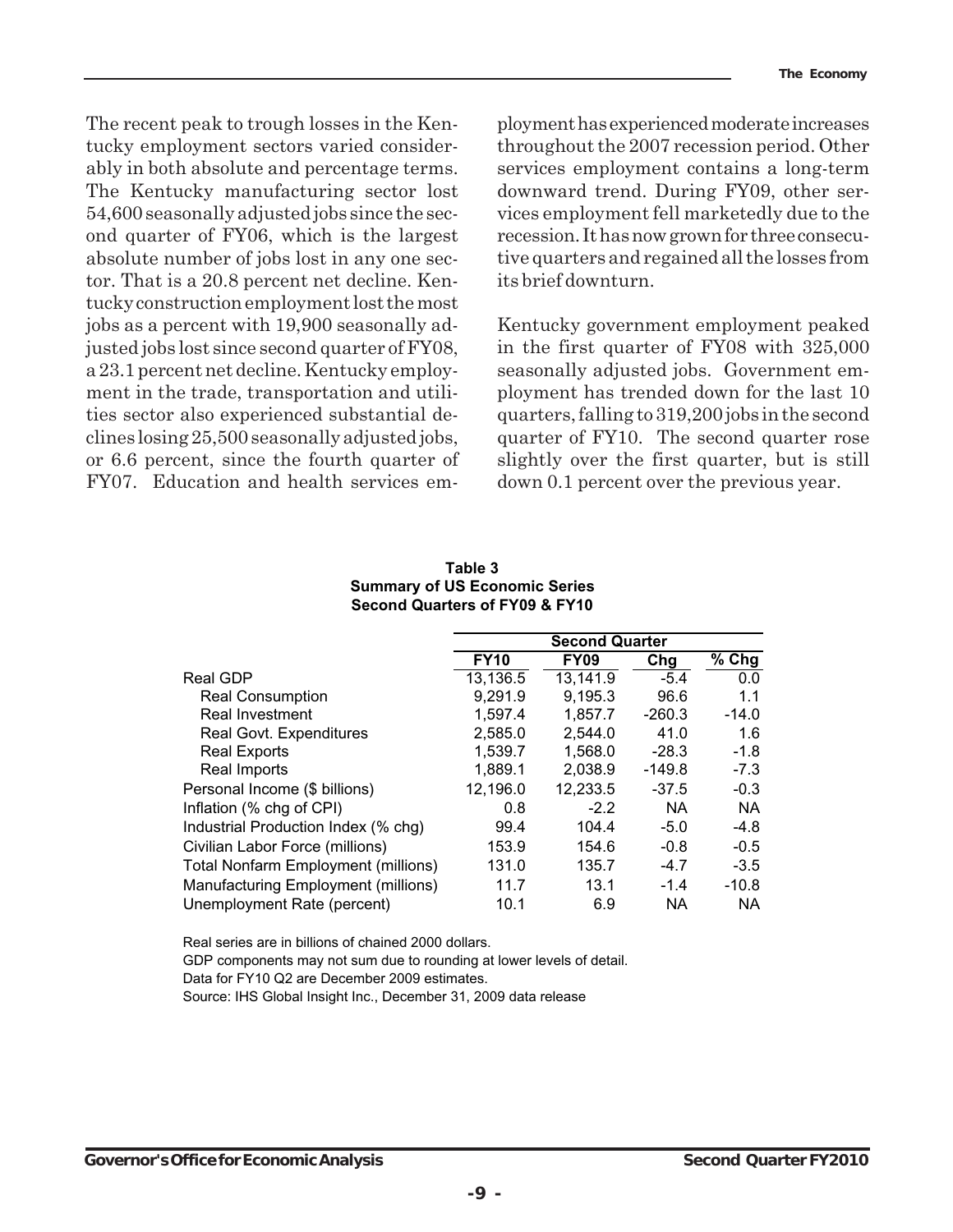|                                       | <b>Second Quarter</b> |             |            |         |  |  |
|---------------------------------------|-----------------------|-------------|------------|---------|--|--|
|                                       | <b>FY10</b>           | <b>FY09</b> | Chg        | $%$ Chg |  |  |
| Personal Income (\$ millions)         | 138,626.4             | 137,109.0   | 1,517.4    | 1.1     |  |  |
| Wages and Salary Income (\$ millions) | 70,923.2              | 72,676.0    | $-1,752.8$ | $-2.4$  |  |  |
| Non-farm Employment (thousands)       | 1,763.3               | 1,835.6     | $-72.3$    | $-3.9$  |  |  |
| Goods Producing (thousands)           | 300.0                 | 343.2       | $-43.2$    | $-12.6$ |  |  |
| Construction                          | 66.4                  | 82.0        | $-15.6$    | $-19.0$ |  |  |
| Mining                                | 25.2                  | 25.1        | 0.1        | 0.4     |  |  |
| Manufacturing                         | 208.3                 | 236.1       | $-27.8$    | $-11.8$ |  |  |
| Service Providing (thousands)         | 1,144.1               | 1,172.9     | $-28.7$    | $-2.4$  |  |  |
| Trade, Transportation & Utilities     | 360.9                 | 378.6       | $-17.7$    | $-4.7$  |  |  |
| Information                           | 28.9                  | 29.7        | $-0.8$     | $-2.7$  |  |  |
| Finance                               | 87.8                  | 92.1        | $-4.3$     | -4.6    |  |  |
| <b>Business Services</b>              | 173.1                 | 179.7       | -6.6       | $-3.7$  |  |  |
| <b>Educational Services</b>           | 247.3                 | 245.8       | 1.5        | 0.6     |  |  |
| Leisure and Hospitality Services      | 171.4                 | 173.2       | $-1.9$     | $-1.1$  |  |  |
| <b>Other Services</b>                 | 74.7                  | 73.7        | 1.0        | 1.3     |  |  |
| Government (thousands)                | 319.2                 | 319.5       | $-0.3$     | -0.1    |  |  |

#### **Table 4 Summary of Kentucky Economic Series Second Quarters of FY09 & FY10**

Data for FY10 Q2 are December 2009 estimates.

Source: IHS Global Insight Inc. and Governor's Office for Economic Analysis MAK model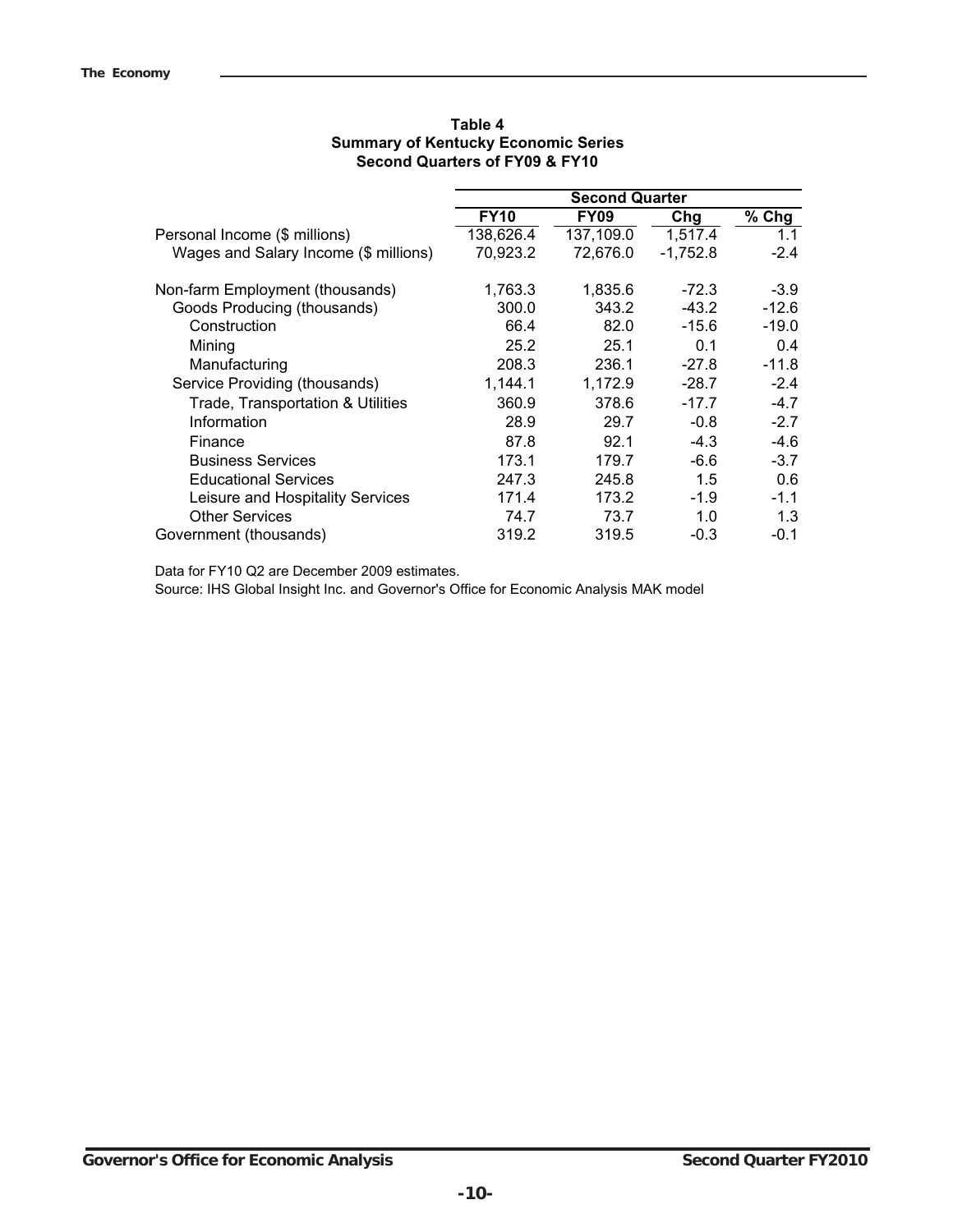

Projected General Fund revenues for the next three quarters are shown in Table 5. The revenue outlook presented in this report is slightly lower than the December 21, 2009, official estimates rendered by the Consensus Forecasting Group for FY10. When the official estimates were projected, staff did not have access to the actual collections for December 2009. Moreover, the economic forecast used in December was from the November 2009 Global Insight report, so this report has the benefit of using the latest economic outlook available. The estimates in this report were prepared with the January forecast from both Global Insight and the Kentucky Macro Model, which is operated by the Governor's Office for Economic Analysis.

The official CFG General Fund estimate for FY10 is \$8,196.0 million. The interim estimates included in this report project General Fund revenues in FY10 of \$8,168.5 million, an amount \$27.5 million below the current official estimate. For the Road Fund, the official CFG estimate from December is \$1,199.1 million. December receipts and the new economic forecast led to very slight modifications in this interim report, as the Road Fund estimate profiled in this report totals \$1,192.6 million – a reduction of \$6.5 million.

General Fund receipts through the first half of FY10 totaled \$4,130.8 million, a reduction of 4.6 percent from the amount collected in the first half of FY09. The projections in-

|                        |                          |         |                         | (\$ millions) |                  |         |                        |             |            |
|------------------------|--------------------------|---------|-------------------------|---------------|------------------|---------|------------------------|-------------|------------|
|                        | <b>FY10</b><br>Q 1 & Q 2 |         | <b>FY10</b><br>Q 3 & Q4 |               | <b>FY10</b>      |         | <b>Difference From</b> | <b>FY11</b> |            |
|                        |                          |         |                         |               | <b>Full Year</b> |         | Dec CFG                | Q1          |            |
|                        | Actual                   | $%$ Chq | Estimate                | % Chg         | Estimate         | % Chg   | \$ millions            | Estimate    | % Chg      |
| Sales and Use          | 1.384.8                  | $-5.6$  | 1.406.5                 | 1.2           | 2.791.3          | $-2.3$  | $-1.3$                 | 723.0       | 4.2        |
| Individual Income      | 1.602.8                  | $-7.7$  | 1,526.2                 | $-3.4$        | 3,129.0          | $-5.6$  | $-19.8$                | 765.4       | $-6.0$     |
| Corporation Inc & LLET | 171.1                    | $-17.2$ | 186.3                   | 1.9           | 357.4            | $-8.3$  | $-18.8$                | 72.2        | $-9.3$     |
| Coal Severance         | 131.8                    | $-11.1$ | 124.3                   | $-13.9$       | 256.1            | $-12.5$ | 11.4                   | 59.5        | $-11.0$    |
| Cigarette Tax          | 141.7                    | 74.9    | 138.3                   | 13.3          | 280.0            | 37.9    | $-0.2$                 | 71.3        | $-4.1$     |
| Property               | 336.0                    | 5.2     | 184.8                   | $-4.7$        | 520.8            | 1.5     | 2.1                    | 63.7        | 5.9        |
| Lottery                | 93.0                     | 1.6     | 107.0                   | 4.9           | 200.0            | 3.4     | 0.0                    | 46.0        | 4.5        |
| Other                  | 269.6                    | $-2.9$  | 364.3                   | $-5.1$        | 633.9            | $-4.2$  | <u>-0.9</u>            | 137.7       | <u>1.8</u> |
| <b>General Fund</b>    | 4,130.8                  | $-4.6$  | 4.037.7                 | $-1.5$        | 8,168.5          | $-3.1$  | $-27.5$                | 1.938.7     | $-1.5$     |

# **Table 5 General Fund: Interim Control Forecast**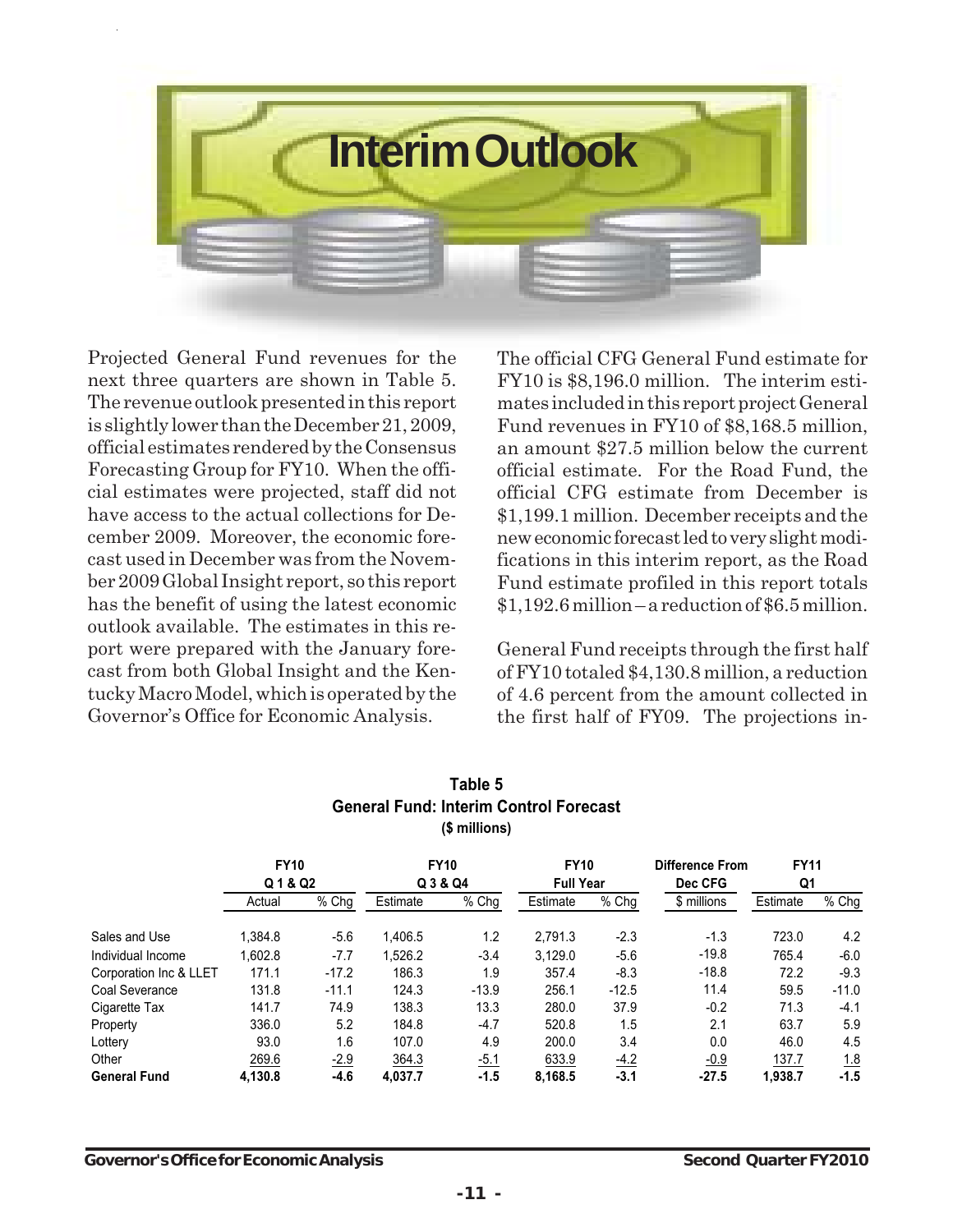cluded in this report call for a 1.5 percent reduction for the remainder of FY10, resulting in an overall loss of 3.1 percent for FY10. By comparison, General Fund revenues fell 2.7 percent in FY09. If the projected decline in FY10 manifests, it will be the first time in the modern era that the General Fund has declined in consecutive years.

The sales and use tax estimate is virtually unchanged from the December 21 CFG estimate. Sales and use tax receipts are expected to grow 1.2 percent over the second half of FY10 despite falling 5.6 percent thus far in FY10. The sales tax has been particularly vulnerable to the underlying weaknesses in employment and income, both of which are expected to improve slightly in the forecast horizon. During the current five-quarter streak of consecutive declines in the sales tax, the rates of decline grew as the recession progressed. However, the five consecutive quarterly declines have created a lower base of comparison while computing the rates of growth for the remainder of FY10, so the projected increase is more indicative of a low base rather than an overwhelming endorsement of the health of the sales tax.

The interim forecast for the individual income tax calls for receipts to fall by 5.6 percent in FY10. Individual income tax receipts fell 7.7 percent in the first half of FY10 but the rate of decline is expected to mitigate to 3.4 percent for the second half of the year. While the weakness in this revenue source is widespread, payroll withholding taxes have been notably weak in recent quarters, a result once again of the underlying weakness in the Kentucky and national labor markets. The improved plight of the individual income tax will be directly correlated with forecasted improvements in the Kentucky employment picture. Also, like the sales tax, the lower months of comparison in FY09 will make growth much more obtainable in the second half of FY10.

Combined corporation income and limited liability entity tax (LLET) receipts fell 17.2 percent in the first half of FY10 but are expected to grow 1.9 percent over the remainder of FY10. The FY10 total estimate is \$357.4 million, a 8.3 percent reduction compared to FY09. The combined LLET and corporate income tax account masks a tale of two different taxes, one increasing and the other falling. On the positive side, the limited liability entity tax has grown 58.4 percent through the first six months of FY10 with collections of \$66.7 million. Counteracting this growth has been a 36.6 percent free fall in the corporation income tax on actual collections of \$104.4 million. A portion of the LLET tax increase in collections is attributable to compliance efforts by the Department of Revenue and prior year tax liabilities being paid in the current year. However, the base of the LLET is Kentucky gross receipts or gross profits, both of which exhibit more stability than net income.

Unprecedented revenue growth in coal severance tax revenue came to an abrupt halt in the first half of FY10, as that revenue source fell 11.1 percent compared to the extremely high bar set in the first half of FY09. The FY10 estimate for the coal severance tax is \$256.1 million, a decline of 12.5 percent. Compared to the official estimate from December 2009, the coal severance estimate has improved \$11.4 million. The primary reason for the upward revision is an increase in the outlook for coal prices, and energy prices in general.

Cigarette taxes totaled \$141.7 million in the first two quarters of FY10, an improvement of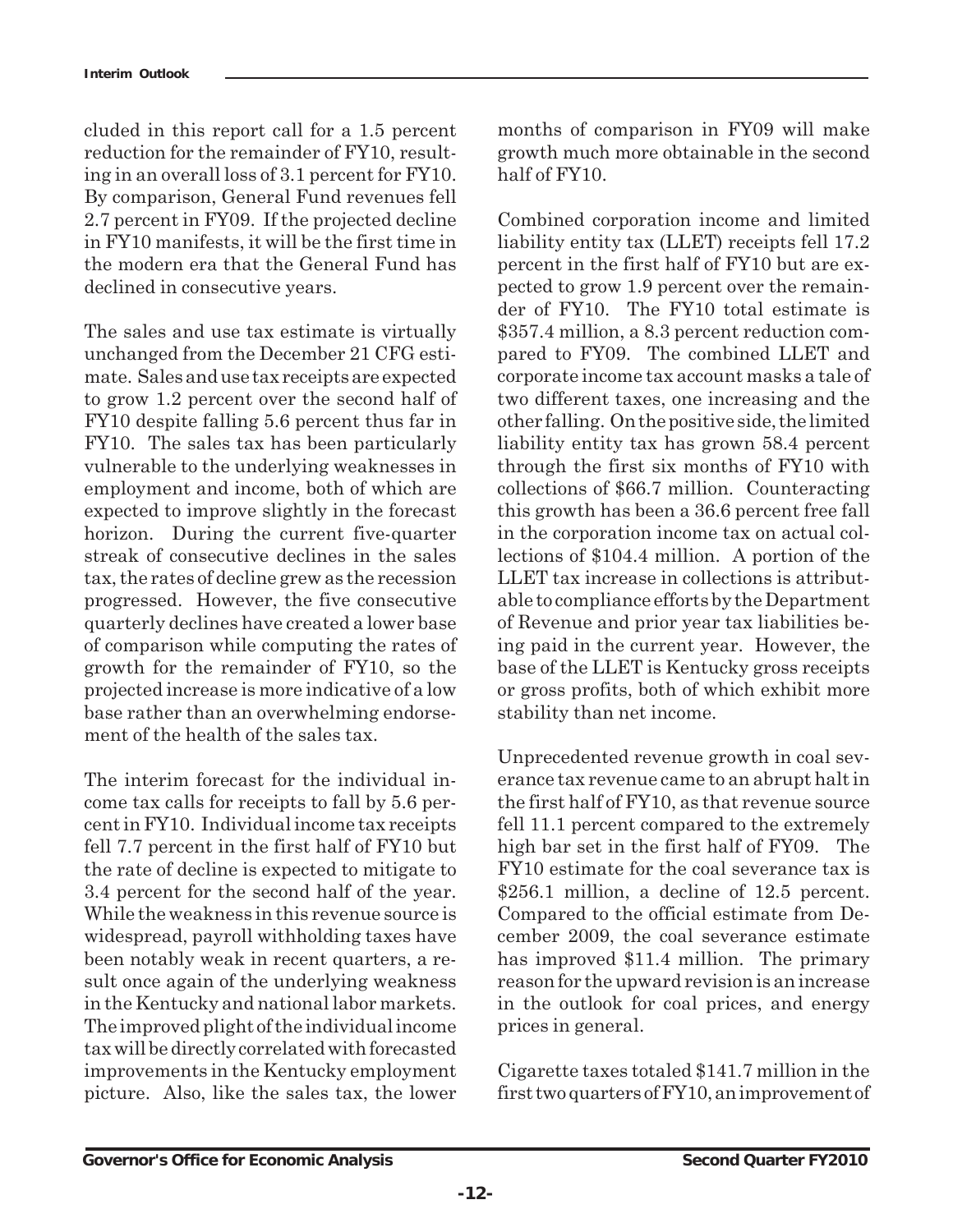million in cigarette tax collections, for an bulge in receipts year-to-date appears to b 74.9 percent over the first half of FY09. The new interim estimate for FY10 projects \$280.0 annual growth rate of 37.9 percent. While it is too early to compute elasticities from the tax increase, it does appear that there were very modest consumption declines in line with the projections. The rate of growth for the remainder of FY10 diminishes off the torrid pace set in the first half, but such a slowdown is expected in recognition that the higher tax rates took effect in April 2009, and also in recognition of nearly \$16.3 million in floor stock taxes collected in FY09 that will not be collected in FY10. Other tobacco taxes are expected to show similar growth to the anticipated increases in the cigarette tax.

Property taxes are expected to rise marginally in FY10. The rate of increase in property tax revenues was 5.2 percent in the first half of FY10, but the second quarter is typically overcollected since the largest source of property tax revenue is the real property tax. Real property taxes have exceeded expectations so far in the first half of FY10 with

growth of 14.8 percent. Given the underlying data on the appreciation of real property, the bulge in receipts year-to-date appears to be an acceleration of the timing in payments. Nonetheless, this interim report has raised the estimate for real property since the collections thus far comprise the overwhelming majority of the annual estimate with several collection months remaining. The remaining property tax accounts are producing collections in line with expectations.

Lottery revenues for FY10 were lowered from \$202.0 million in May to \$200 million at the December meeting of the CFG. Lottery receipts in the current year have fallen prey to a poor economy which has led to weak scratchoff sales and weaker on-line game revenue. Both of these factors contributed to the decline in the official estimate. Revenues in the "other" category fell 2.9 percent in the first half of FY10 with an additional 5.1 percent slide predicted for the next two fiscal quarters. Expected modest growth in the wholesale alcohol taxes, the bank franchise tax, and insurance premium taxes will be counterbalanced by weaknesses in mineral taxes,

| $$$ millions)                  |                          |         |                         |         |                                 |             |                                   |                   |            |
|--------------------------------|--------------------------|---------|-------------------------|---------|---------------------------------|-------------|-----------------------------------|-------------------|------------|
|                                | <b>FY10</b><br>Q 1 & Q 2 |         | <b>FY10</b><br>Q 3 & Q4 |         | <b>FY10</b><br><b>Full Year</b> |             | <b>Difference From</b><br>Dec CFG | <b>FY11</b><br>Q1 |            |
|                                | Actual                   | % Chg   | <b>Estimate</b>         | % Chg   | <b>Estimate</b>                 | % Chg       | \$ millions                       | <b>Estimate</b>   | % Chg      |
| <b>Motor Fuels</b>             | 320.8                    | 1.6     | 330.9                   | 7.9     | 651.7                           | 4.7         | $-3.9$                            | 174.5             | 7.6        |
| Motor Vehicle Usage            | 166.0                    | $-4.5$  | 158.0                   | $-2.8$  | 324.0                           | $-3.7$      | $-4.6$                            | 95.2              | 1.6        |
| Motor Vehicle License          | 33.2                     | 0.6     | 60.4                    | -7.4    | 93.6                            | $-4.7$      | 0.1                               | 18.4              | 8.1        |
| <b>Motor Vehicle Operators</b> | 8.1                      | 1.0     | 7.1                     | $-5.3$  | 15.2                            | $-2.1$      | $-0.1$                            | 3.9               | $-8.1$     |
| <b>Weight Distance</b>         | 35.3                     | $-13.3$ | 36.3                    | 4.5     | 71.6                            | $-5.1$      | 1.2                               | 19.2              | 10.4       |
| Investment                     | 2.3                      | $-52.8$ | 1.6                     | $-72.6$ | 3.9                             | $-63.4$     | 0.0                               | 0.4               | $-69.5$    |
| Other                          | 16.0                     | 0.8     | 16.6                    | $-5.2$  | 32.6                            | <u>-2.4</u> | 0.8                               | 7.3               | <u>7.5</u> |
| <b>Road Fund</b>               | 581.7                    | $-1.7$  | 610.9                   | 1.8     | 1.192.6                         | 0.1         | $-6.5$                            | 318.9             | 5.4        |

# **Table 6 Road Fund: Interim Control Forecast**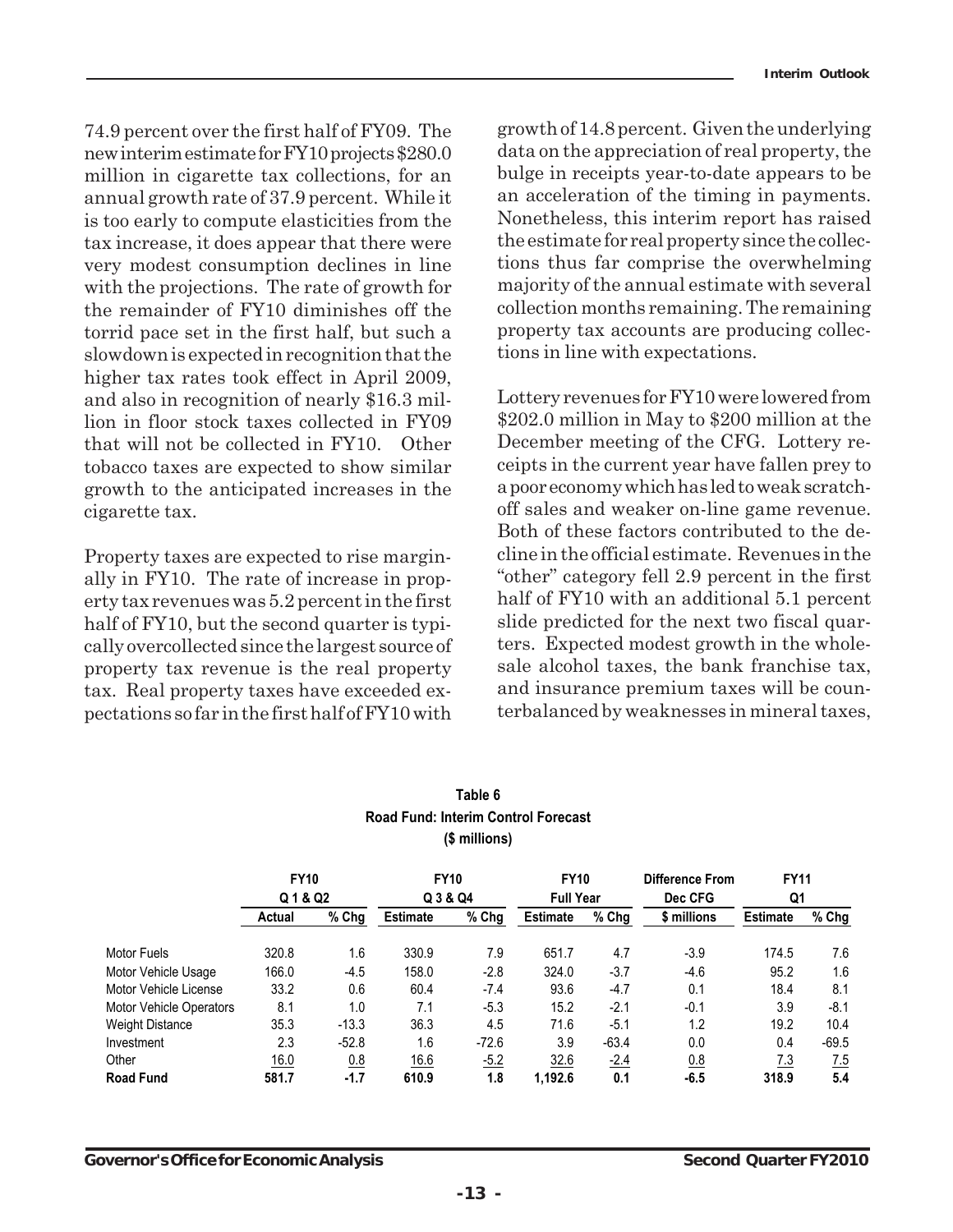pari-mutuel taxes and other miscellaneous revenues.

### **ROAD FUND**

Road Fund revenues are forecasted to grow 1.8 percent over the final two quarters of FY10 and 5.4 percent in the first three months of FY11 as shown in Table 6. The FY10 fullyear forecast is \$6.5 million less than the official revenue forecast as approved by the Consensus Forecasting Group on December 21, 2009.

Motor fuels tax collections are forecasted to grow by 7.9 percent over the final six months of FY10. The increase in tax receipts is due principally to a change in forecasted average wholesale gasoline prices and its effect on the statutory rate of the motor fuels tax. A higher average wholesale price of gasoline will raise the variable portion of the motor fuels tax rate, generating increased tax revenues. Growth is projected to continue in the first quarter of FY11, rising 7.6 percent.

Motor vehicle usage tax collections are projected to continue their skid as receipts are estimated to fall 2.8 percent over the remainder of the fiscal year before reversing trend and growing 1.6 percent in the first three months of FY11. A strengthening economy with job growth and pent up demand will contribute to the increase in usage tax receipts.

To estimate the growth of all other components of the Road Fund, officials of the Kentucky Transportation Cabinet and staff of the Governor's Office for Economic Analysis together assessed recent growth patterns as well as administrative and statutory factors. Motor vehicle license taxes are forecasted to decrease 7.4 percent in the final two quarters of FY10 and increase 8.1 percent in the first

quarter of FY11. Motor vehicle operators' licenses are projected to fall 5.3 percent in the remainder of the fiscal year and decline 8.1 percent in the first quarter of FY11. Weight distance tax revenue should rise 4.5 percent for the remainder of the fiscal year and 10.4 percent over the first three months of FY11. Investment income will fall 72.6 percent over the remainder of the fiscal year and by 69.5 percent in Q1 of FY11 due to lower fund balances and interest rates. All other revenues are expected to fall 5.2 percent during the last six months of FY10 and then rise 7.5 percent in the first quarter of FY11.

### **NATIONAL ECONOMY**

When our January 2009 *Quarterly Report* was issued, the outlook for the national economy was very bleak. We expected profound declines in output, employment, and personal income. The extended outlook looked somewhat more bright for 2010, but first the economy had to get through 2009, which was predicted to witness the first decline in world real GDP in the postwar era. All of these predictions, unfortunately, became manifested in reality for 2009. Can the economy now look forward to better times in 2010? The latest evidence suggests it can, at least on the national front.

The U.S. economy appears to have ended 2009 on a high note. Global Insight now projects a 5.1percent growth rate for GDP in the fourth quarter of calendar year 2009. This hot quarter will likely prove unsustainable, largely because a majority of the increase comes from a dramatic slowing in the rate of inventory adjustments. Both the inventory adjustment and the federal stimulus spending are temporary aids to aggregate demand, so the truly telling sign will be the falloff in demand when these two factors have played out.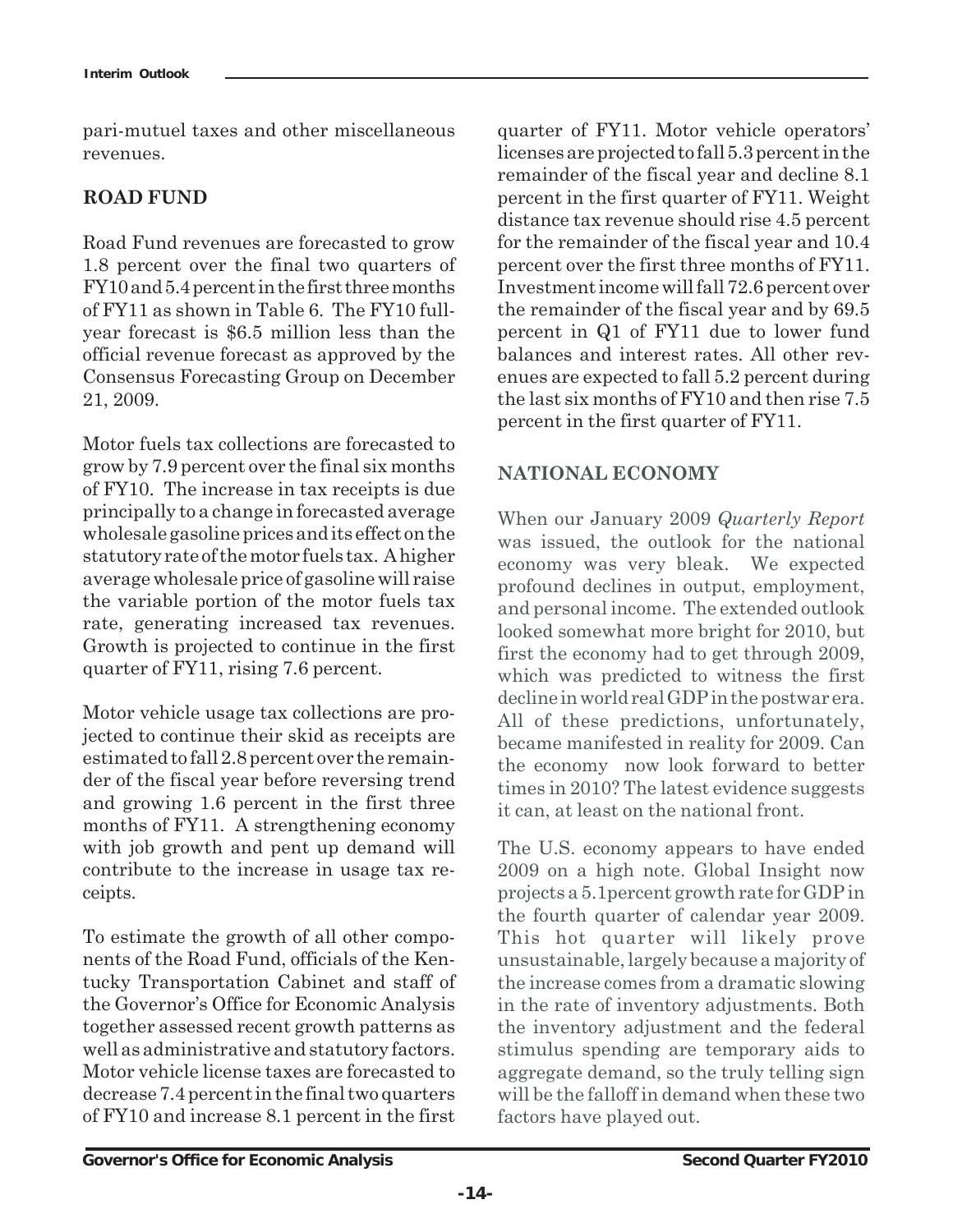demand. Most of the rest of the world has and subject to fluctuations. Moreover, the A more encouraging and sustainable sign of good news is a solid increase in export emerged at least somewhat from their respective recessions, as evidence in the strong performance of exports. The export sector is a primary reason for optimism in the short-run, and will likely be an engine of growth leading us out of the Great Recession. Businesses are looking for solid signs that aggregate demand has rebounded for the foreseeable future. With U.S. consumption still mired in the early stages of a creditrestrained recovery, it is likely that exports will be the primary boost to aggregate demand. With the depletion portion of the inventory adjustment behind us, improvements in aggregate demand will trigger improved domestic labor markets which should provide a second-round stimulus from domestic consumption.

The pivotal question for employment is just how far companies can stretch their remaining workers before they decide to make hiring decisions. Recent employment reports suggest that job losses might come to an end nationally in the second half of FY10. Unit labor costs have fallen sharply, productivity is high, and businesses' profitability is growing. Therefore, the January forecast has built in an expectation that firms will need to rehire sooner after this recession than after the 2001 recession. However, the forecast calls for little change in the unemployment rate over the next 12 months, since we will likely see large swings in the labor force as displaced workers outside the workforce continue to evaluate their employment options.

While our interim outlook is based on the control forecast, history indicates that increased volatility can occur during times of transition in the business cycle. Volatility

can occur on both the positive and negative side. The financial markets remain weakened and subject to fluctuations. Moreover, the Federal Reserve System will be watching for signs of inflation very closely, and will likely react swiftly and sharply when inflation signs emerge. A reasonable sector to expect future inflation may be the energy sector. While the demand for oil and other commodities has been lackluster, this has not prevented prices from rising. In such an environment, even a minor supply disruption could push prices much higher, adding to the major headwinds facing U.S. consumers and businesses. It is worth noting that the 2007 recession coincided with quick inflation in oil prices, and as world demand improves, a price spike in oil remains a risk to the recovery.

However, there are an equal number of upside risks to the control forecast. At the December 4, 2009 meeting of the Consensus Forecasting Group, staff noted that the optimistic scenario was a V-shaped recovery. In other parts of the world, especially Asia, V-shaped recoveries have already occurred. As these economies chug along, export demand could exceed forecasts, which would serve to accelerate the U.S. recovery in employment, income, and consumption.

Finally, pent-up demand has been a powerful force in the early stages of recoveries. In the current cycle, there is plenty of evidence that such pent-up demand exists: companies are hoarding cash, housing sales and starts are well below the rate of household formation, and car sales are well below normal replacement rates. The majority of consumers and businesses are holding back, mostly because of fears regarding the strength and sustainability of the recovery. It is entirely possible, given recent good news on the economy, that consumers and companies will shake off months of restraint and begin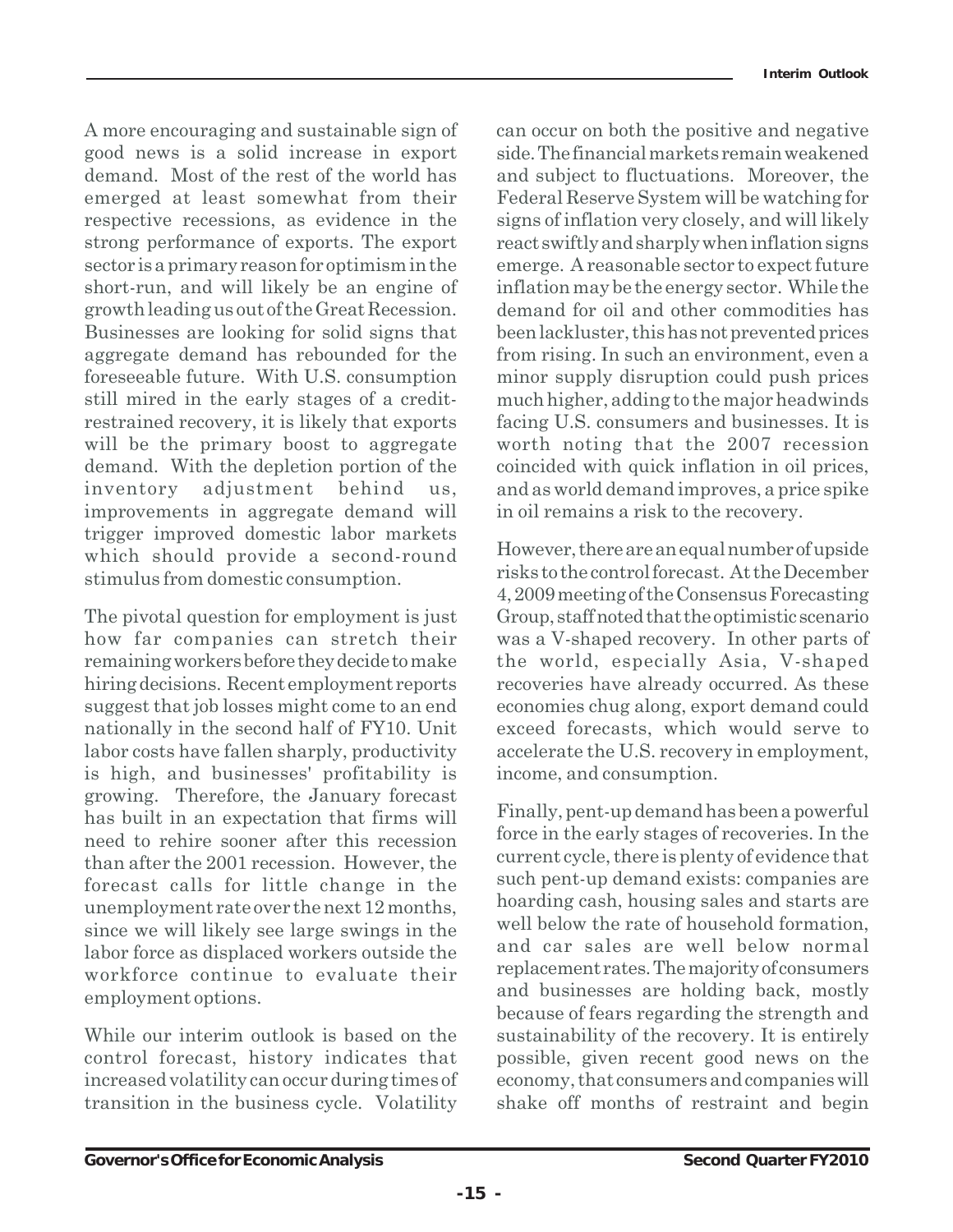spending in patterns more closely aligned with historical norms.

#### **KENTUCKY ECONOMY**

Kentucky is well poised to benefit from the improvement in the national economy over the short term, with a possible lag or delay. As noted in previous reports, Kentucky's economy was one of the later states to enter into the 2007 national recession, due in part to export demand and strong demand for coal. Similarly, we expect a slight delay in the recovery stage, although the export-led recovery should boost Kentucky's significant manufacturing sector.

Kentucky personal income is projected to grow 5.5 percent in the next two quarters followed by 6.3 percent growth in the first quarter of FY11. Both figures compare favorably to their U.S. counterparts. The corresponding growth rates in the national economy are 3.3 percent and 4.3 percent respectively. However, the most recent personal income data suggest an unfavorable mix in the components of personal income. Transfer payments are up sharply with four consecutive quarters of double-digit growth. Wages and salary income, a bell-weather indicator for many state tax variables, is expected to show much weaker growth than total personal income in general, with expected growth of 1.8 percent growth in the final two quarters of FY10, followed by 2.7 percent growth in the first quarter of FY11. Both of these growth rates are under their national counterparts, which underscores the unfavorable mix of personal income growth in Kentucky.

The three-quarter employment outlook by sector reveals widespread weakness, with the goods-producing industries suffering the brunt of the job losses in percentage terms. Both the U.S. and Kentucky economies will continue to shed jobs in the final two quarters of FY10, but the rates of decline are shrinking. By the first quarter of FY11, employment declines will turn into employment increases at the national level and a formation of the bottom in the Kentucky employment market. Therefore, the lag on the recovery phase of the Kentucky economy appears to be limited to a one-quarter delay. If these trends continue, then the economic growth projected by the CFG in December 2009, should come to pass.

In comparison to the November Global Insight Economic outlook, which was the basis for the official FY10 consensus revenue estimates, both the employment and personal income projections have improved marginally. Caution is still the order of the day, however, when making projections during a turning point. The Office of State Budget Director will closely monitor state personal income and employment data during the next quarter to get further clues as to whether the recovery from the Great Recession will have a delayed appearance in Kentucky.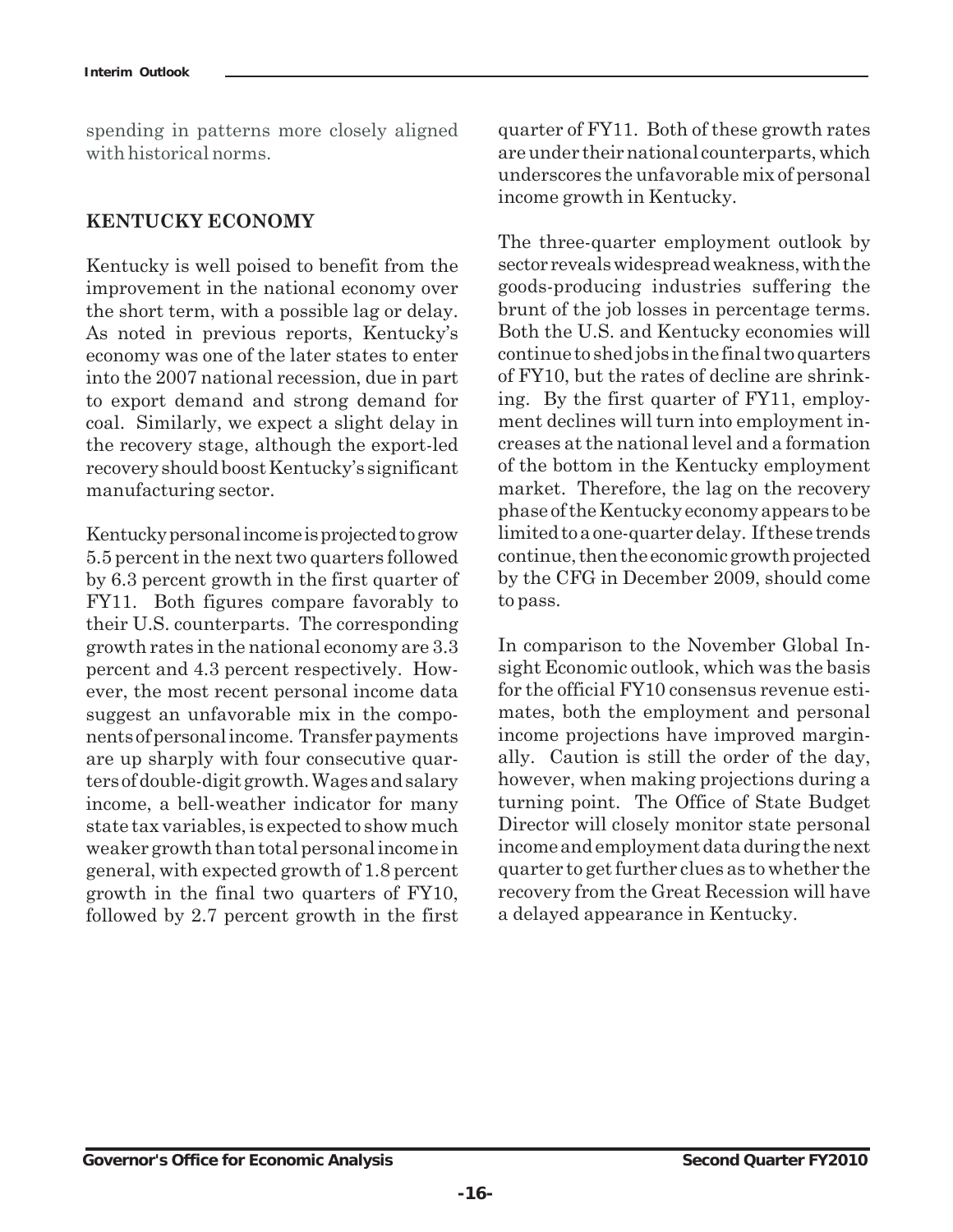| Table 7                           |
|-----------------------------------|
| <b>US and KY Economic Outlook</b> |
| Second Half of FY09 & FY10        |

|                                     |             | Q3 & Q4     |           |  |
|-------------------------------------|-------------|-------------|-----------|--|
|                                     | <b>FY10</b> | <b>FY09</b> | $%$ Chg   |  |
| <b>United States</b>                |             |             |           |  |
| Real GDP                            | 13,249.8    | 12,913.5    | 2.6       |  |
| Real Consumption                    | 9,365.3     | 9,199.1     | 1.8       |  |
| Real Investment                     | 1,645.2     | 1,507.6     | 9.1       |  |
| <b>Real Government Expenditures</b> | 2,611.5     | 2,547.9     | 2.5       |  |
| <b>Real Exports</b>                 | 1,587.0     | 1,427.0     | 11.2      |  |
| Real Imports                        | 1,968.5     | 1,785.4     | 10.3      |  |
| Personal Income (\$ billions)       | 12,402.4    | 12,000.8    | 3.3       |  |
| Wage & Salary (\$ billions)         | 6,445.2     | 6,310.5     | 2.1       |  |
| Consumer Price Index (1992-99=100)  | 2.17        | 2.13        | 2.1       |  |
| Industrial Production Index (% chg) | 100.9       | 97.7        | <b>NA</b> |  |
| Civilian Labor Force (millions)     | 154.1       | 154.5       | $-0.2$    |  |
| Nonfarm Employment (millions)       | 131.2       | 132.9       | $-1.3$    |  |
| Manufacturing Employment (millions) | 11.6        | 12.2        | $-5.2$    |  |
| Unemployment Rate (percent)         | 10.1        | 8.7         | NA        |  |
| Kentucky                            |             |             |           |  |
| Personal Income (\$ millions)       | 140,783.4   | 133,425.0   | 5.5       |  |
| Wage & Salary (\$ millions)         | 71,705.7    | 70,442.0    | 1.8       |  |
| Non-farm Employment (thousands)     | 1,764.7     | 1,792.4     | $-1.5$    |  |
| Goods Producing (thousands)         | 297.3       | 310.7       | $-4.3$    |  |
| Service Providing (thousands)       | 1,146.3     | 1,161.3     | $-1.3$    |  |

#### **Table 8 US and KY Economic Outlook First Quarter of FY10 & FY11**

|                                     |             | Q1          |                     |
|-------------------------------------|-------------|-------------|---------------------|
|                                     | <b>FY11</b> | <b>FY10</b> | $\overline{\%}$ Chg |
| <b>United States</b>                |             |             |                     |
| Real GDP (\$ billions)              | 13,360.5    | 12,973.0    | 3.0                 |
| <b>Real Consumption</b>             | 9,465.2     | 9,252.6     | 2.3                 |
| Real Investment                     | 1,670.9     | 1,474.4     | 13.3                |
| <b>Real Government Expenditures</b> | 2,620.0     | 2,585.5     | 1.3                 |
| Real Exports                        | 1,614.0     | 1,478.8     | 9.1                 |
| Real Imports                        | 2,017.7     | 1,836.2     | 9.9                 |
| Personal Income (\$ billions)       | 12,609.4    | 12,083.9    | 4.3                 |
| Wage & Salary (\$ billions)         | 6,535.9     | 6,333.2     | 3.2                 |
| Consumer Price Index (1992-99=100)  | 2.19        | 2.15        | 1.6                 |
| Industrial Production Index (% chg) | 102.2       | 97.8        | <b>NA</b>           |
| Civilian Labor Force (millions)     | 154.5       | 154.4       | 0.1                 |
| Non-farm Employment (millions)      | 131.4       | 131.3       | 0.1                 |
| Manufacturing Employment (millions) | 11.6        | 11.8        | $-1.9$              |
| Unemployment Rate (percent)         | 10.1        | 9.6         | NA                  |
| Kentucky                            |             |             |                     |
| Personal Income (\$ millions)       | 142,695.3   | 134,279.0   | 6.3                 |
| Wage & Salary (\$ millions)         | 72,547.6    | 70,660.0    | 2.7                 |
| Non-farm Employment (thousands)     | 1,764.6     | 1,768.8     | $-0.2$              |
| Goods Producing (thousands)         | 294.9       | 303.0       | $-2.7$              |
| Service Providing (thousands)       | 1,150.4     | 1,147.3     | 0.3                 |
|                                     |             |             |                     |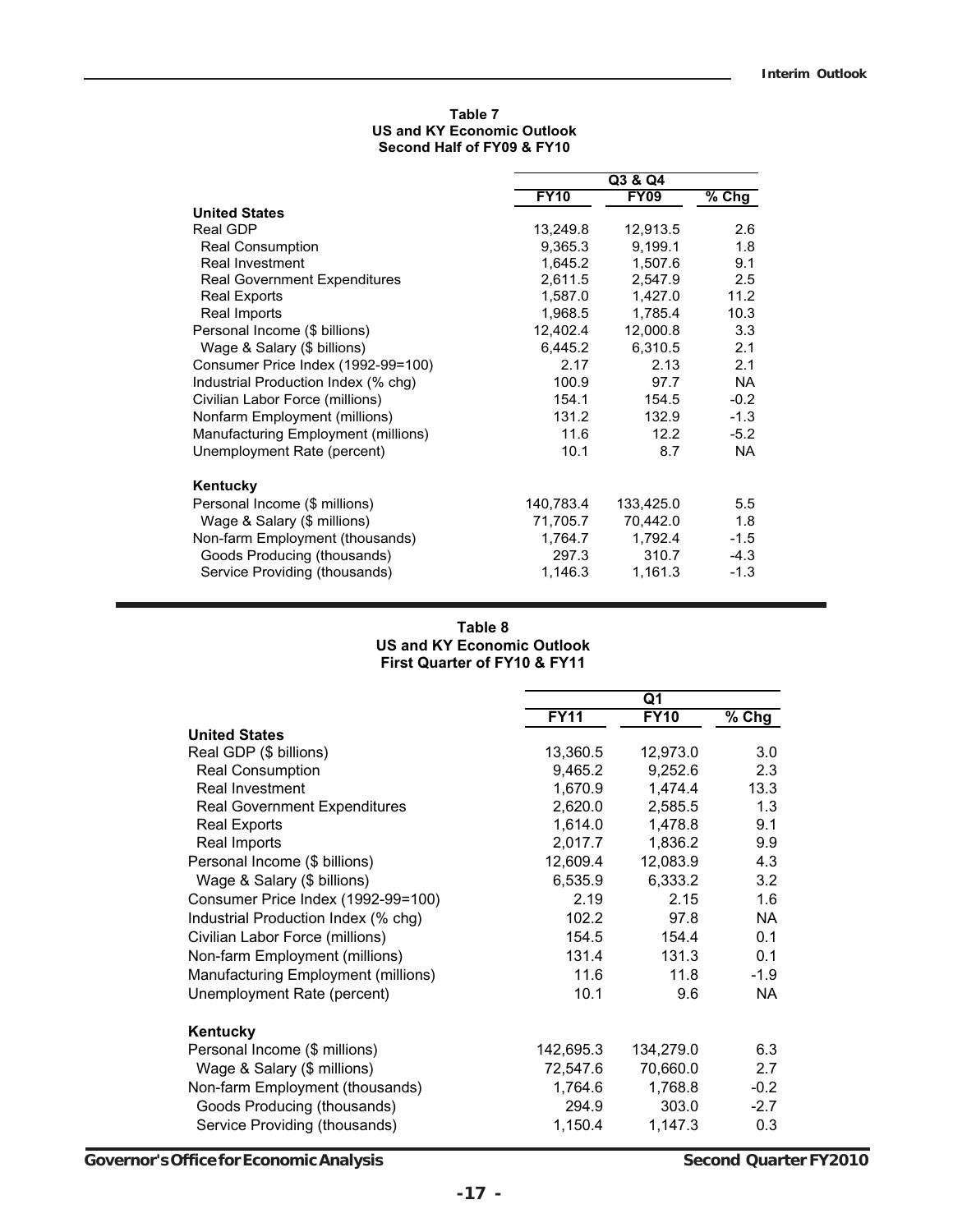|                                     |               |                 | <b>FY11</b>     |                 |                 |
|-------------------------------------|---------------|-----------------|-----------------|-----------------|-----------------|
|                                     | Q1            | Q2              | Q3              | Q4              | Q1              |
|                                     | <b>Actual</b> | <b>Estimate</b> | <b>Estimate</b> | <b>Estimate</b> | <b>Estimate</b> |
| Real GDP                            | 0.6           | 1.3             | 0.6             | 0.5             | 0.6             |
| Real Consumption                    | 0.7           | 0.4             | 0.5             | 0.5             | 0.8             |
| Real Investment                     | 1.2           | 8.3             | 2.4             | 1.1             | 1.0             |
| <b>Real Government Expenditures</b> | 0.7           | 0.0             | 0.7             | 0.6             | 0.0             |
| <b>Real Exports</b>                 | 4.2           | 4.1             | 2.3             | 1.5             | 0.9             |
| Real Imports                        | 4.9           | 2.9             | 3.2             | 2.0             | 1.5             |
| Personal Income (\$ billions)       | 0.3           | 0.9             | 1.1             | 1.2             | 1.1             |
| Consumer Price Index (1992-99=100)  | 0.9           | 0.8             | 0.1             | 0.2             | 0.4             |
| Industrial Production Index         | 1.5           | 1.6             | 1.0             | 1.0             | 0.8             |

#### **Table 9 Summary of US Economy Series Quarterly Growth Rates FY10 Q1, Q2, Q3, Q4 & FY11 Q1**

Source: IHS Global Insight Inc., December 31, 2009 data release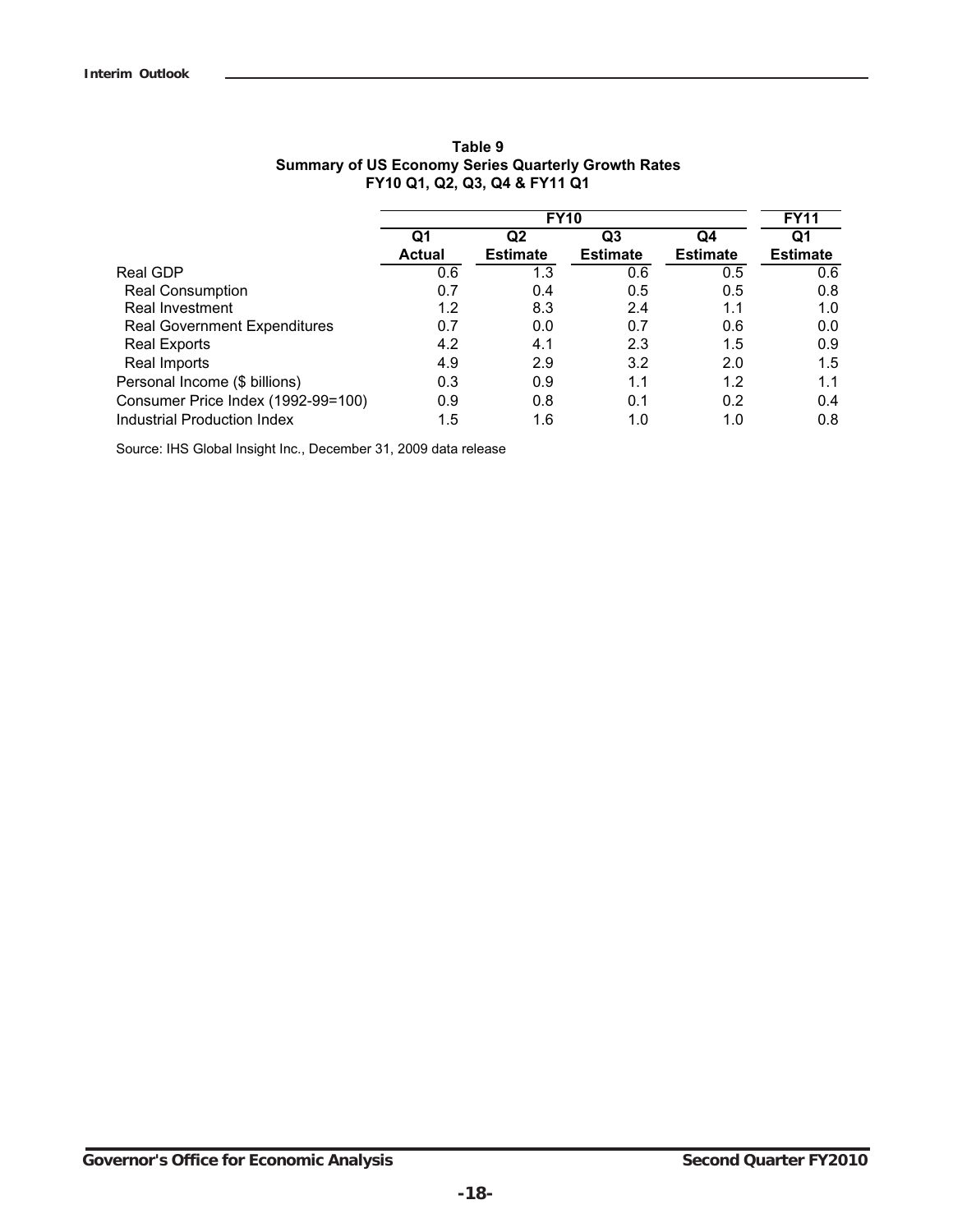# **APPENDIX**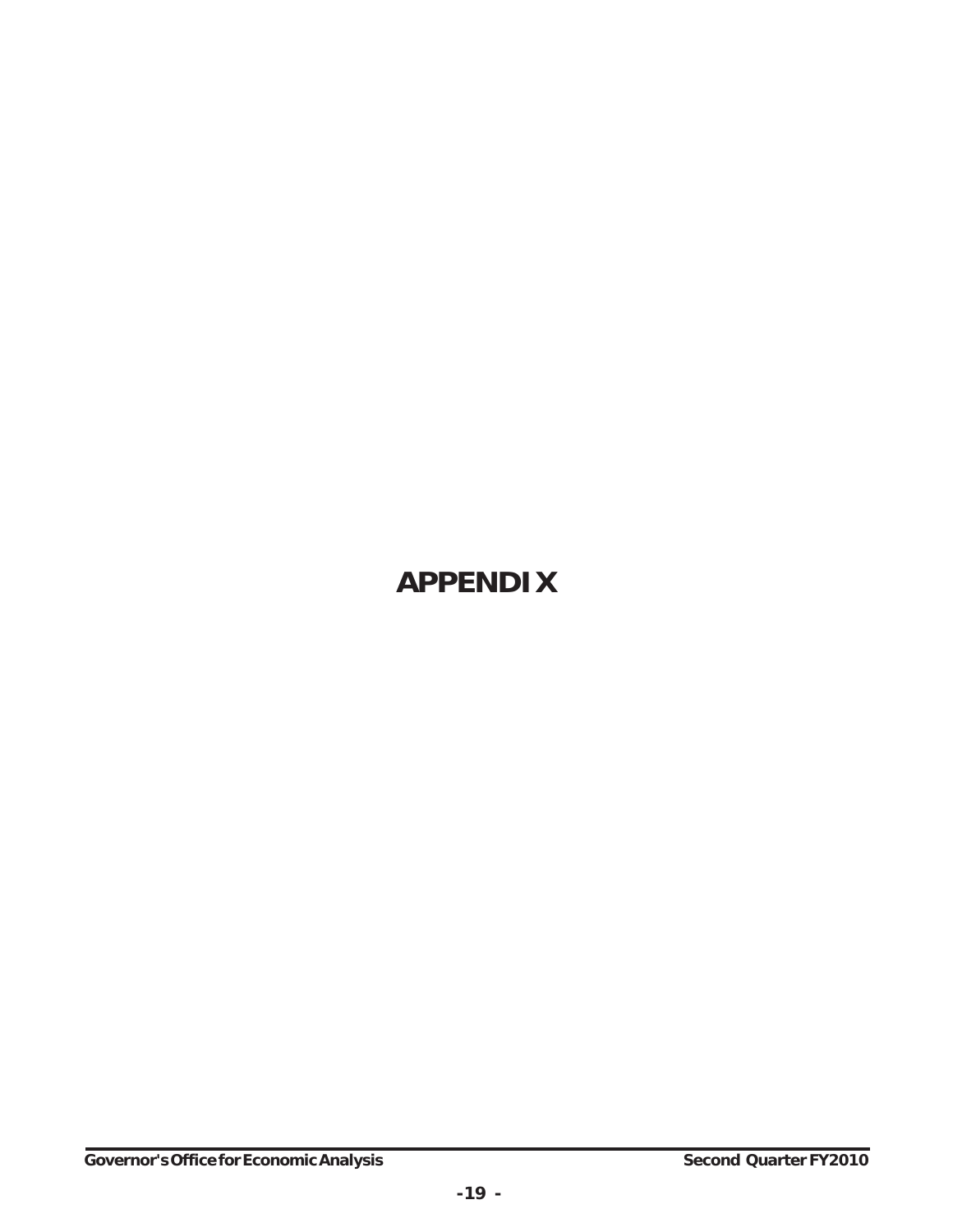#### **KENTUCKY STATE GOVERNMENT REVENUE GENERAL FUND REVENUE**

|                                      | <b>Second Quarter</b><br>FY 2010 | <b>Second Quarter</b><br>FY 2009 | % Change | Year-To-Date<br>FY 2010 | Year-To-Date<br>FY 2009 | % Change  |
|--------------------------------------|----------------------------------|----------------------------------|----------|-------------------------|-------------------------|-----------|
| <b>TOTAL GENERAL FUND</b>            | 2,162,364,860                    | 2,243,383,334                    | $-3.6\%$ | \$4,130,818,311         | \$4,328,293,412         | $-4.6%$   |
| <b>Tax Receipts</b>                  | 2,072,303,359                    | 2,155,261,819                    | $-3.8%$  | \$3,971,401,533         | \$4,175,841,971         | $-4.9%$   |
| Sales and Gross Receipts             | 819,478,348                      | 812,379,157                      | 0.9%     | \$1,667,630,417         | \$1,683,237,924         | $-0.9%$   |
| <b>Beer Consumption</b>              | 2,177,939                        | 1,615,630                        | 34.8%    | 3,912,229               | 3,369,932               | 16.1%     |
| <b>Beer Wholesale</b>                | 11,775,249                       | 12,531,532                       | $-6.0%$  | 26,219,143              | 27,082,448              | $-3.2%$   |
| Cigarette                            | 67,298,720                       | 39,576,332                       | 70.0%    | 141,487,351             | 80,988,461              | 74.7%     |
| <b>Distilled Spirits Case Sales</b>  | 27,275                           | 26,596                           | 2.6%     | 54,476                  | 54,279                  | 0.4%      |
| <b>Distilled Spirits Consumption</b> | 2,673,852                        | 2,445,668                        | 9.3%     | 5,383,695               | 5,341,094               | 0.8%      |
| <b>Distilled Spirits Wholesale</b>   | 6,963,744                        | 6,705,599                        | 3.8%     | 13,768,486              | 13,843,764              | $-0.5%$   |
| Insurance Premium                    | 12.422.794                       | 9,437,911                        | 31.6%    | 40,108,708              | 40,636,852              | $-1.3%$   |
| Pari-Mutuel                          | 474,324                          | 1,339,656                        | $-64.6%$ | (1,076,588)             | 1,947,492               |           |
| Race Track Admission                 | 45,180                           | 72,030                           | $-37.3%$ | 137,878                 | 193,657                 | $-28.8%$  |
| Sales and Use                        | 690,912,974                      | 716,294,303                      | $-3.5%$  | 1,384,808,452           | 1,467,722,393           | $-5.6%$   |
| Wine Consumption                     | 627,188                          | 799,334                          | $-21.5%$ | 1,207,468               | 1,175,095               | 2.8%      |
| Wine Wholesale                       | 3,211,885                        | 3,605,639                        | $-10.9%$ | 6,098,894               | 6,118,491               | $-0.3%$   |
| Telecommunications Tax               | 15,710,078                       | 15,752,842                       | $-0.3%$  | 34,770,933              | 30,315,118              | 14.7%     |
| OTP                                  | 5,109,179                        | 2,176,086                        | 134.8%   | 10,565,582              | 4,448,848               | 137.5%    |
| Floor Stock Tax                      | 47,969                           | 0                                | ---      | 183,709                 | 0                       |           |
|                                      |                                  |                                  |          |                         |                         |           |
| License and Privilege                | 112,925,759                      | 126,039,788                      | $-10.4%$ | \$221,041,335           | \$230,592,997           | $-4.1%$   |
| Alc. Bev. License Suspension         | 137,425                          | 62,100                           | 121.3%   | 205,775                 | 163,500                 | 25.9%     |
| Coal Severance                       | 64,984,087                       | 75,549,265                       | $-14.0%$ | 131,827,275             | 148,223,817             | $-11.1%$  |
| <b>Corporation License</b>           | 988,596                          | 3,066,319                        | $-67.8%$ | 1,667,129               | 4,155,833               | $-59.9%$  |
| Corporation Organization             | 21,920                           | 21,450                           | 2.2%     | 123,650                 | 34,065                  | 263.0%    |
| <b>Occupational Licenses</b>         | 31,703                           | 42,742                           | $-25.8%$ | 73,020                  | 105,223                 | $-30.6%$  |
| Oil Production                       | 1,698,318                        | 2,267,970                        | $-25.1%$ | 3,541,827               | 6,272,893               | $-43.5%$  |
| Race Track License                   | 105,500                          | 125,700                          | $-16.1%$ | 218,000                 | 298,200                 | $-26.9%$  |
| <b>Bank Franchise Tax</b>            | (262, 391)                       | (1,837,966)                      | ---      | (428, 141)              | (5,214,080)             |           |
| Driver License Fees                  | 141,897                          | 145,014                          | $-2.1%$  | 298,860                 | 305,566                 | $-2.2%$   |
| <b>Minerals Severance</b>            | 4,267,775                        | 4,030,191                        | 5.9%     | 7,894,807               | 8,221,077               | $-4.0%$   |
| Natural Gas Severance                | 4,674,479                        | 12,357,146                       | $-62.2%$ | 8,951,520               | 25,927,924              | $-65.5%$  |
| <b>Limited Liability Entity</b>      | 36,136,450                       | 30,209,856                       | 19.6%    | 66,667,614              | 42,098,978              | 58.4%     |
| Income                               | 843,799,437                      | 941,844,905                      | $-10.4%$ | \$1,707,267,033         | \$1,900,876,986         | $-10.2%$  |
| Corporation                          | 55,387,067                       | 82,260,196                       | $-32.7%$ | 104,428,337             | 164,632,243             | $-36.6\%$ |
| Individual                           | 788,412,371                      | 859,584,710                      | $-8.3%$  | 1,602,838,697           | 1,736,244,743           | $-7.7%$   |
| Property                             | \$275,837,863                    | \$255,459,522                    | 8.0%     | \$335,972,059           | \$319,222,626           | 5.2%      |
| Building & Loan Association          | 0                                | (19, 101)                        | ---      | 91,143                  | 209,366                 | $-56.5%$  |
| General - Real                       | 173,533,717                      | 151,008,545                      | 14.9%    | 173,668,519             | 151,279,234             | 14.8%     |
| General - Tangible                   | 84,796,773                       | 81,025,401                       | 4.7%     | 107,140,251             | 118,729,337             | $-9.8%$   |
| Omitted & Delinquent                 | 196,249                          | (1,090,007)                      | ---      | 13,552,140              | 11,150,021              | 21.5%     |
| <b>Public Service</b>                | 17,307,355                       | 24,489,015                       | $-29.3%$ | 40,829,052              | 37,227,275              | 9.7%      |
| Other                                | 3,770                            | 45,670                           | $-91.7%$ | 690,953                 | 627,394                 | 10.1%     |
| Inheritance                          | \$11,083,200                     | \$8,999,047                      | 23.2%    | \$22,252,097            | \$22,018,343            | 1.1%      |
| Miscellaneous                        | \$9,178,750                      | \$10,539,400                     | $-12.9%$ | \$17,238,593            | \$19,893,095            | $-13.3%$  |
| <b>Legal Process</b>                 | 5,524,474                        | 5,971,628                        | $-7.5%$  | 11,304,004              | 12,152,217              | $-7.0\%$  |
| T. V. A. In Lieu Payments            | 3,654,277                        | 4,567,557                        | $-20.0%$ | 5,934,096               | 7,733,042               | $-23.3%$  |
| Other                                | 0                                | 214                              | ---      | 493                     | 7,837                   | ---       |
| Nontax Receipts                      | \$89,572,328                     | \$87,196,815                     | 2.7%     | \$158,006,853           | \$151,807,746           | 4.1%      |
| <b>Departmental Fees</b>             | 4,276,737                        | 7,553,039                        | $-43.4%$ | 11,775,589              | 13,769,956              | $-14.5%$  |
| PSC Assessment Fee                   | 45,812                           | 2,780                            | 1548.0%  | 8,255,969               | 9,356,882               | $-11.8%$  |
| Fines & Forfeitures                  | 7,713,691                        | 6,732,606                        | 14.6%    | 15,199,166              | 14, 105, 115            | 7.8%      |
| Interest on Investments              | 224,029                          | 923,296                          | $-75.7%$ | 423,750                 | 2,078,927               | $-79.6%$  |
| Lottery                              | 49,000,000                       | 48,500,000                       | 1.0%     | 93,000,000              | 91,500,000              | 1.6%      |
| Sale of NO <sub>x</sub> Credits      | 140,650                          | 0                                | ---      | 601,430                 | 0                       |           |
| Miscellaneous                        | 28,171,409                       | 23,485,094                       | 20.0%    | 28,750,948              | 20,996,866              | 36.9%     |
| Redeposit of State Funds             | \$489,173                        | \$924,700                        | $-47.1%$ | \$1,409,924             | \$643,695               | 119.0%    |